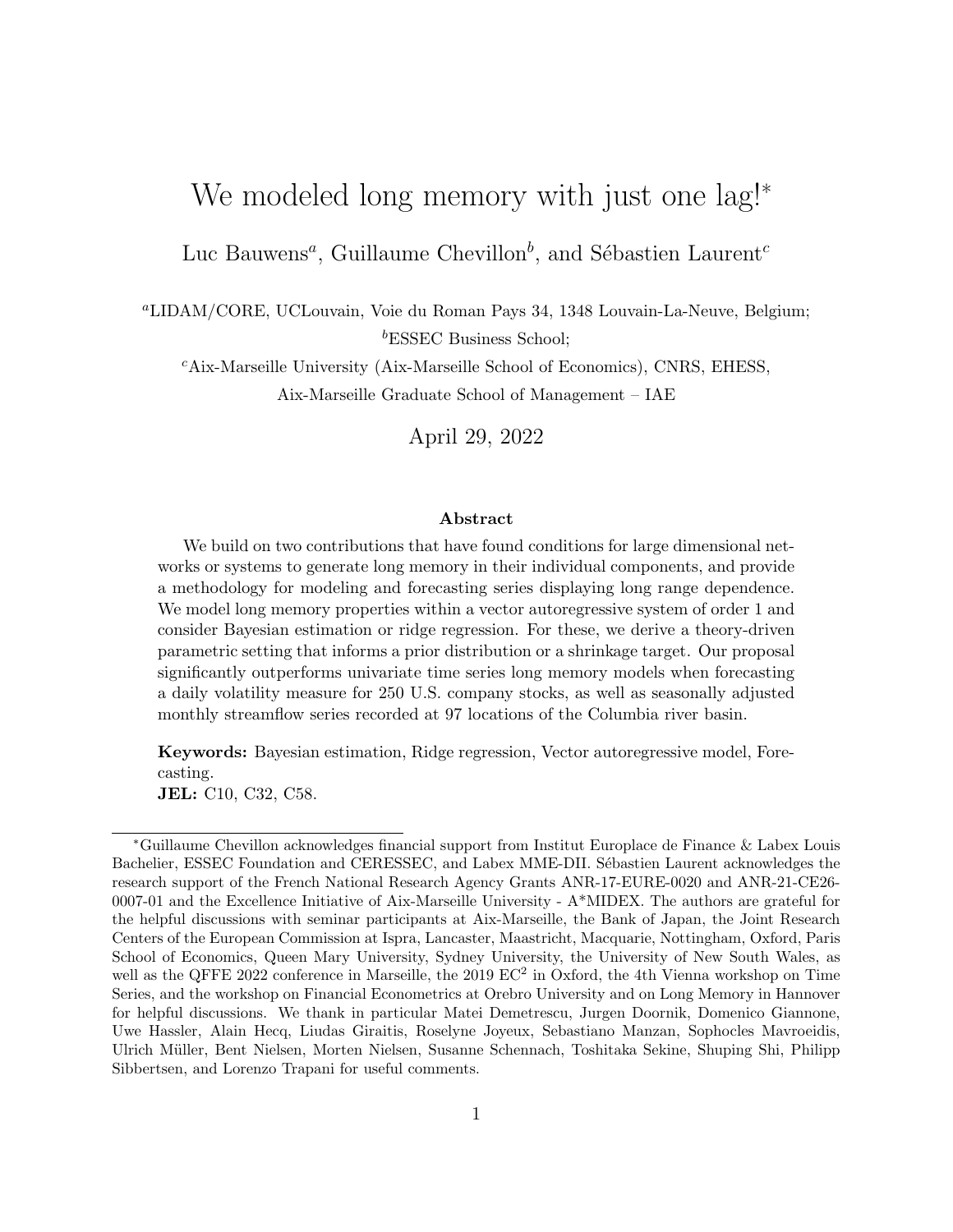### 1 Introduction

Ever since Granger (1966) and Nelson and Plosser (1982), the question of the degree of persistence in macroeconomic and financial variables has exhibited regular puzzles. Long memory (i.e., a dependence between observations decaying hyperbolically with their distance in time, see Beran, 1992) is often encountered in economic and financial time series (at least since Smith, 1938, and Cox and Townsend, 1947; see, e.g., Baillie, 1996,, Robinson, 2003, and Hualde and Nielsen, 2022, for introductions and overviews of the field, including recent contributions thereof) and long memory models are found to provide a good empirical representation of persistence that is stronger than ARMA models but weaker than unit-root processes. The econometric literature has found that its origin can take several forms, such as aggregation (Granger, 1980, Abadir and Talmain, 2002, Leipus and Surgailis, 2003), linear modeling of a nonlinear process (e.g., Robinson and Zaffaroni, 1998, Davidson and Sibbertsen, 2005, Miller and Park, 2010, Chen, Hansen and Carrasco, 2010), structural changes (e.g., Diebold and Inoue, 2001, Gourieroux and Jasiak, 2001, Perron and Qu, 2010, Haldrup and Vera Valdés, 2017) as well as resulting from agents' self-referential learning behaviors and forward expectations (Chevillon and Mavroeidis, 2017, 2018).

Long memory has also been shown to arise in individual series that are linked within an infinite dimensional network or system. In the context of modeling space-time covariance functions as, e.g., when considering geophysical time series, Stein (2005) noticed that some forms of spatial dependence could yield, when marginalized within a Markov (in time) process, long-range dependence in time. In the context of multivariate modeling, two recent contributions have also found such a result. Chevillon, Hecq, and Laurent (2018) have proved that long memory can result from the marginalization of a large dimensional system. More specifically, they provide a parametric framework under which the variables of an *n*-dimensional vector autoregressive model of order 1, i.e., a  $VAR(1)$ , can be individually modelled as a fractional white noise (see Granger and Joyeux, 1980) as n tends to infinity. Long memory may therefore be a feature of univariate or low dimensional models that vanishes when considering larger systems in their entirety: while the infinite dimensional system is Markovian, modeling the series individually requires infinite lags. Working with network dynamics, Schennach (2018) has found a related result of hyperbolic response of outputs to distant input shocks. These sources of long memory differ from other sources mentioned in the literature, in particular the aggregation mechanism of Granger (1980). Also, focusing on how long memory arises in individual series through interactions within a system, the results above differ from work on interactions between fractionally integrated and, possibly, cointegrated variables, as in, inter alia, Robinson and Hualde (2003), Marmol and Velasco (2004), and Johansen and Nielsen (2012), see Hualde and Nielsen (2022) for a comprehensive overview.

In this paper, we address the question of whether and how the asymptotic theoretical results of Chevillon, Hecq and Laurent (2018, CHL henceforth) and Schennach (2018, Schennach henceforth) can be put to use in empirical work. Given the large dimensional nature of their models, inference in empirical works is likely to be imprecise. Hence, rather than attempting to test the specification of a large scale model using a finite data set, we provide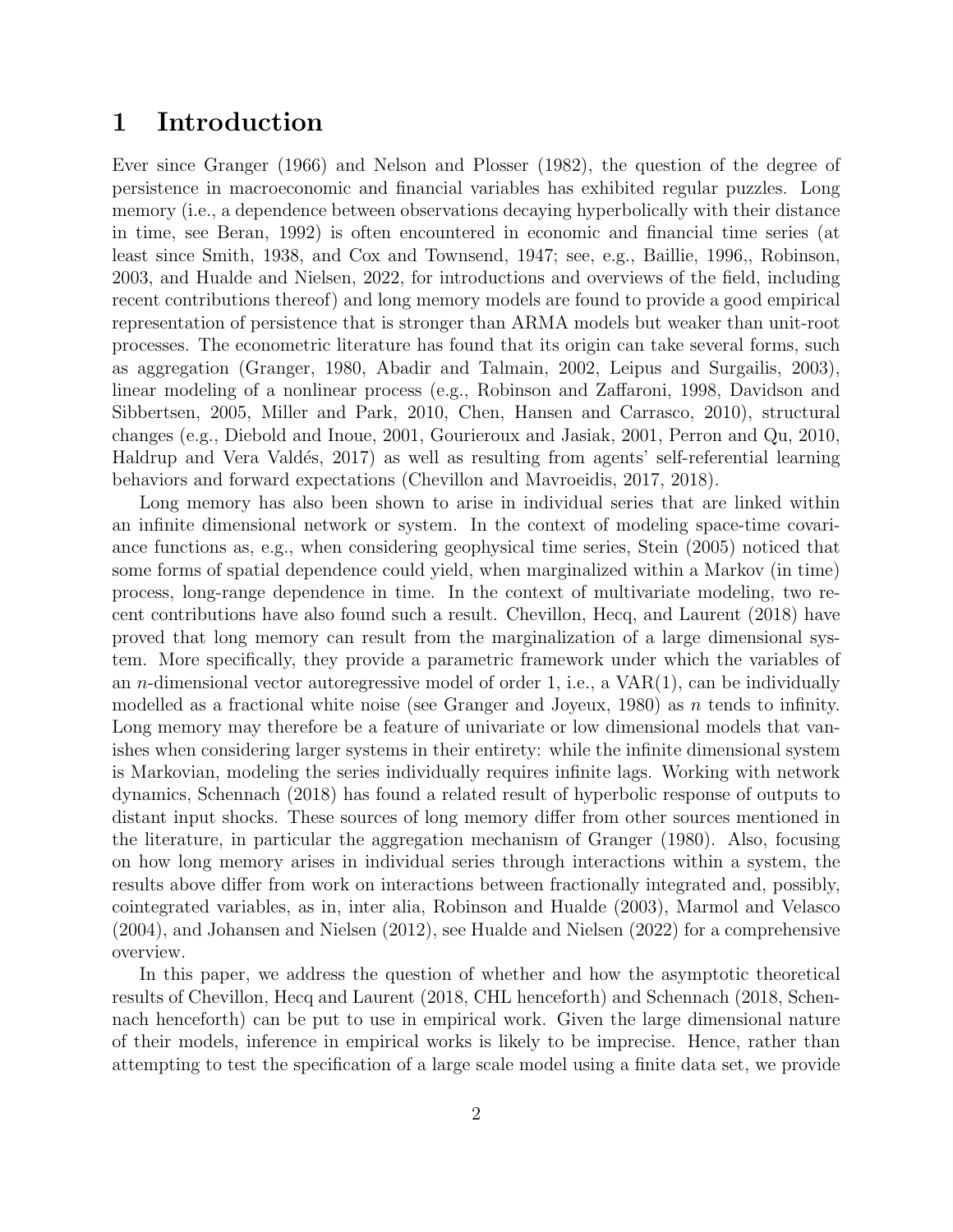an assessment of the proximity of the models to the data generating process by means of forecasting exercises. We provide in particular a set of techniques using classical and Bayesian inference which allow an empirical modeler to benefit from the asymptotic theoretical results of CHL and Schennach. The success of these modeling techniques can be interpreted as an empirical validation of the theoretical results of CHL and Schennach about long memory originating from interactions within large dimensional systems.

Given their asymptotic nature (in the cross-sectional dimension  $n$ , not in the sample size  $T$ ), the results of CHL and Schennach involve systems so large that inference may be infeasible or highly imprecise in finite samples. Our approach hence relies on a parsimonious dynamic modeling using a large number of variables, so our benchmark system is the vector autoregressive model of order 1. It is well known that such a  $VAR(1)$  can be estimated equation by equation, each equation being an  $AR(1)$  (autoregressive of order 1) model augmented by the first lag of all the other variables in the system. We refer to these equations as  $AR(1)-X$  models. Our objective is to evaluate whether in large dimensions, such AR(1)-X models may constitute a viable alternative to pure long memory models like the autoregressive fractionally integrated moving average (ARFIMA) model, or to models designed to approximate well the long memory feature of time series, like the heterogeneous autoregressive (HAR) model of Corsi (2009).

By careful estimation of the AR(1)-X models, we evaluate whether the source of long memory identified by CHL and Schennach is empirically relevant and is specifically useful for forecasting variables displaying long memory. We propose two methods to estimate an AR(1)-X model augmented with long-memory prone constraints. These shrink the parameters towards values implied by a set of characteristics derived from CHL and Schennach. The first shrinkage strategy relies on an L2 penalization of the  $AR(1)$ -X model (i.e., ridge regression) and is denoted  $\text{RAR}(1)$ -X (for Ridge  $\text{AR}(1)$ -X). The second one relies on an informative prior density in a Bayesian approach, denoted  $BAR(1)-X$  (for Bayesian  $AR(1)-X$ ). The degree of shrinkage, which is governed by the L2 penalty weight or by the prior variances, is chosen by cross validation between the two extremes of no or dogmatic restrictions.

We perform empirical applications in two contexts where long memory is an established feature. We focus on  $(i)$  the logarithm of a robust-to-jumps estimate of the daily integrated variance (i.e., the MedRV of Andersen, Dobrev, and Schaumburg, 2012) computed from 5-minute returns for 250 US stocks over twelve years, and  $(ii)$ , the logarithm of monthly seasonally adjusted series of river streamflows at 97 locations in the Columbia river basin over ninety years. We compare the forecasting properties of the  $AR(1)-X$ , estimated by the shrinkage strategies we propose or by standard OLS, to three univariate models for short and long range dependence: the AR(1) model, the ARFIMA model, and the HAR model of Corsi (2009). Since we compare models based on different information sets, and as these models are of reduced-form type and aimed at forecasting, it is reasonable to use measures of forecast accuracy as criteria for comparisons. Hence, we compare the forecasts produced by the different models using the mean square forecast error (MSFE) and mean absolute forecast error (MAFE) loss functions, and we rely on the Model Confidence Set procedure of Hansen, Lunde and Nason (2011) to discriminate between the models.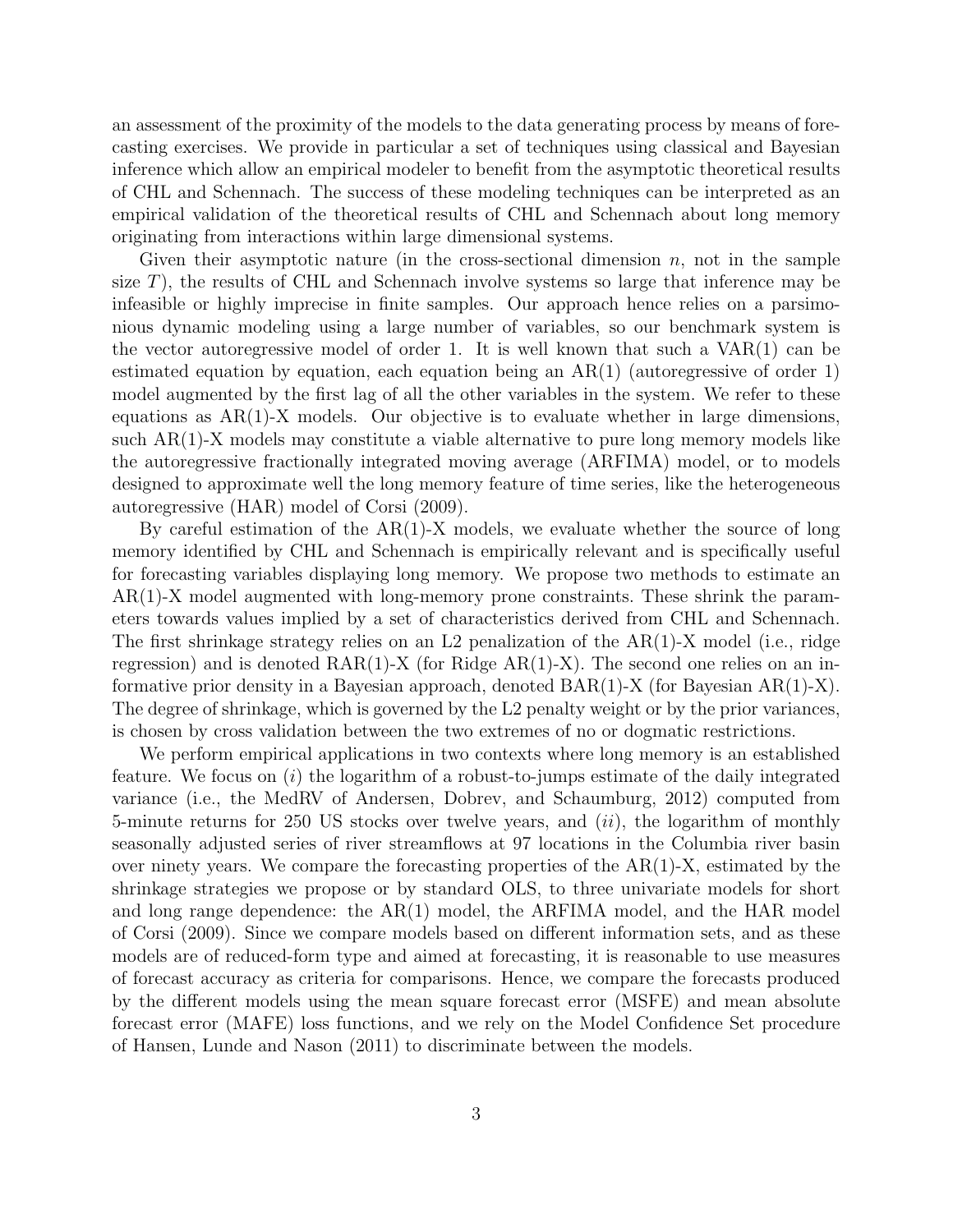The rest of this paper is organized as follows. Section 2 provides a theoretical framework under which a VAR(1) model can generate long memory in its components when the dimension of the system is large. The theory implies restrictions on the VAR parameters that can improve estimation and forecasting. Section 3 then explains the theory-induced constraints we suggest when estimating the equations of the  $VAR(1)$  system. It shows how to introduce them, either through an informative prior density for conducting Bayesian estimation, or by ridge estimation. Section 4 contains the empirical results. Conclusions are offered in the last section. Proofs, technical details and additional figures are collected in the appendix.

### 2 Long memory in a VAR(1) model

This section reviews the elements of the theoretical frameworks of Chevillon et al. (2018) and Schennach (2018) that preside over our own modeling strategy. We provide a unifying treatment and derive constraints that are germane to our estimation procedures.

Both CHL and Schennach prove that long-memory observed in a univariate time-series can be the result of the marginalization of an infinitely large  $VAR(1)$  system that satisfies some specific assumptions. For this reason, we let the observable vector  $y_{n,t}$  of dimension n satisfy, for  $t \geq 1$ ,

$$
\left(\boldsymbol{I}_n - \boldsymbol{A}_n \boldsymbol{L}\right) \left(\boldsymbol{y}_{n,t} - \boldsymbol{\mu}\right) = \boldsymbol{\epsilon}_{n,t},\tag{1}
$$

where  $\epsilon_{n,t}$  is a short memory process with zero expectation and variance-covariance matrix  $\Sigma_n$ .

In order to reduce expositional complexity and simplify their derivations, both CHL and Schennach restrict themselves to matrices that belong to the Toeplitz family since these require only  $O(n)$  parameters. While their high-level assumptions differ, all can be subsumed in

$$
\boldsymbol{A}_n = \boldsymbol{T}_n + \eta_n \boldsymbol{D}_n,
$$

where  $\eta_n$  is a vanishing scalar sequence, and  $\{T_n\}$  and  $\{D_n\}$  denote generic sequences of Toeplitz matrices that are, respectively, symmetric and antisymmetric. Both assume that  ${D_n}$  plays no role asymptotically, so large-system dynamics are governed by  $T_n$ , the entries of which are labelled as

$$
\boldsymbol{T}_{n} = \begin{bmatrix} t_{0}^{(n)} & t_{1}^{(n)} & \cdots & t_{n-1}^{(n)} \\ t_{1}^{(n)} & \ddots & \ddots & \vdots \\ \vdots & \ddots & \ddots & t_{1}^{(n)} \\ t_{(n-1)}^{(n)} & \cdots & t_{1}^{(n)} & t_{0}^{(n)} \end{bmatrix} .
$$
 (2)

According to the exposition by Schennach, the process  $y_{n,t}$  can be seen as generated by a network that lies in a space of dimension one. She also considers higher dimensions (hence the Toeplitz assumption to control complexity), but for the purpose of the analysis using financial and hydrological data, we restrict ourselves to a one-dimensional linear network so each node lies in Z. In the spirit of Diebold and Yılmaz (2009, 2014), who model connectedness within a network using a VAR model, this amounts to a system that consists of an infinite but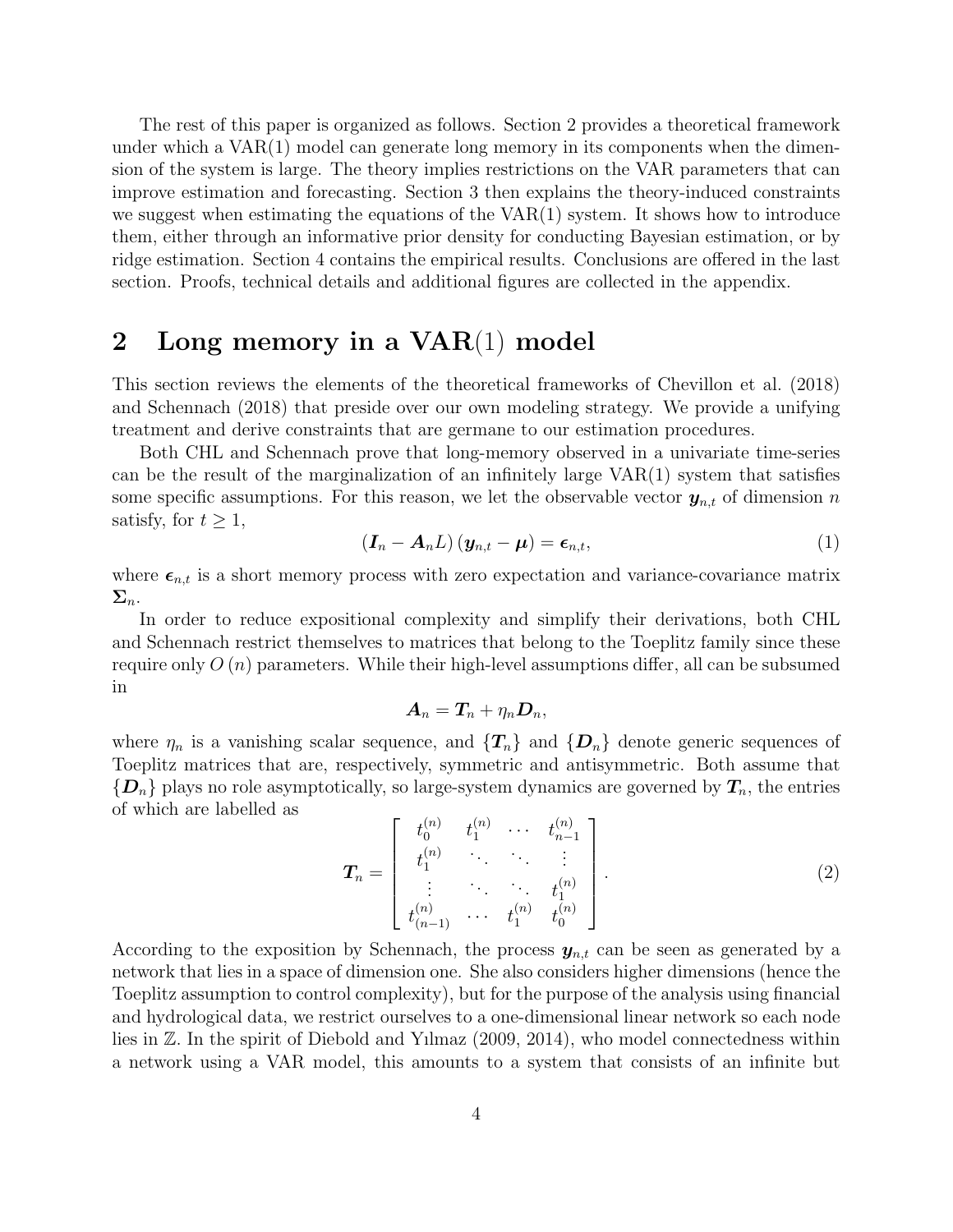countable number of variables indexed by  $j \in \mathbb{Z}$ . We denote the limiting, infinite dimensional, vectors by  $(\mathbf{y}_t, \boldsymbol{\epsilon}_t) = \lim_{n \to \infty} (\mathbf{y}_{n,t}, \boldsymbol{\epsilon}_{n,t})$ , and the *i*th elements of  $\mathbf{y}_t, \boldsymbol{\epsilon}_t$  by  $y_t^{(i)}$  $_t^{(i)}, \epsilon_t^{(i)}$  $_t^{(i)}$ , for  $i \in \mathbb{Z}$  or N. We next describe the two models that have been shown to generate long memory within an infinite dimensional VAR(1) model such as (1).

Chevillon et al. (2018) These authors make a set of parametric assumptions (their Assumption T) where they specify a mapping such that entries of  $T_n$  only depend on a scalar sequence  $\delta_n \in (0, 1/2)$  satisfying  $n^2 (\delta_n - 1/2) = o(1)$ . Their Assumption T implies in particular that, as  $n \to \infty$ , with  $(n-1)/4 \in \mathbb{N}$ ,

$$
t_0^{(n)} \to 1/2,\tag{3a}
$$

$$
t_k^{(n)} = O\left(n^{-1}\right), \quad \text{for } k \neq 0,
$$
\n
$$
(3b)
$$

$$
\sum_{k=0}^{n-1} t_k^{(n)} = 1.
$$
\n(3c)

Under the additional assumption  $\epsilon_{n,t} \sim \text{NID} (0, \Sigma_n)$ , with  $\Sigma_n$  diagonal, they prove (in their Theorem 1) that, as  $n \to \infty$ , all components of  $y_{n,t}$  tend to independent fractional white noises with identical degrees of integration (all equal to  $1/2$ ):

$$
\quad \boldsymbol{y_{n,t}} \Rightarrow \boldsymbol{\mu} + \Delta^{-1/2}\boldsymbol{\epsilon}_t,
$$

where  $\Delta = 1 - L$  and  $\Rightarrow$  denotes weak convergence of the associated probability measures. Since the entries of  $A_n-\frac{1}{2}$  $\frac{1}{2}I_n$  tend to zero as  $n \to \infty$ , the cross-sectional dependence between the elements of  $y_{n,t}$  vanishes as  $n \to \infty$ . Yet, as in this setting  $\sum_{k=0}^{n-1} t_k^{(n)} = 1$  remains nonzero, the dependence across individual series is sufficient to generate long memory in each of the components of the multivariate process.

**Schennach (2018)** She considers the limiting structure where  $T = \lim_{n \to \infty} A_n = \lim_{n \to \infty} T_n$ , i.e., the case of an infinite dimensional network. She assumes that  $\epsilon_t$  constitutes a short memory  $MA(\infty)$  process. The entries  $(t_k)$  of  $T$  are assumed to satisfy

$$
t_0 > 0,\tag{4a}
$$

$$
\operatorname{card}\left\{k\in\mathbb{Z},\ t_k>0\right\}<\infty,\tag{4b}
$$

$$
\sum_{k=0}^{\infty} t_k = 1.
$$
 (4c)

She then proves (in her Theorem 4) that, for all  $i, j$ , there exists a  $c_{ij} > 0$  such that, as  $k\to\infty$ 

$$
\frac{\partial y_{t+k}^{(i)}}{\partial \epsilon_t^{(j)}} = c_{ij} k^{-1/2} + O\left(k^{-3/2}\right),
$$

i.e., the impulse response function of  $y_{t+}^{(i)}$  $_{t+k}^{(i)}$  to a shock  $\epsilon_t^{(j)}$  $t<sub>t</sub><sup>(J)</sup>$  is hyperbolic and its speed of decay corresponds to that of a process that is integrated of order 1/2.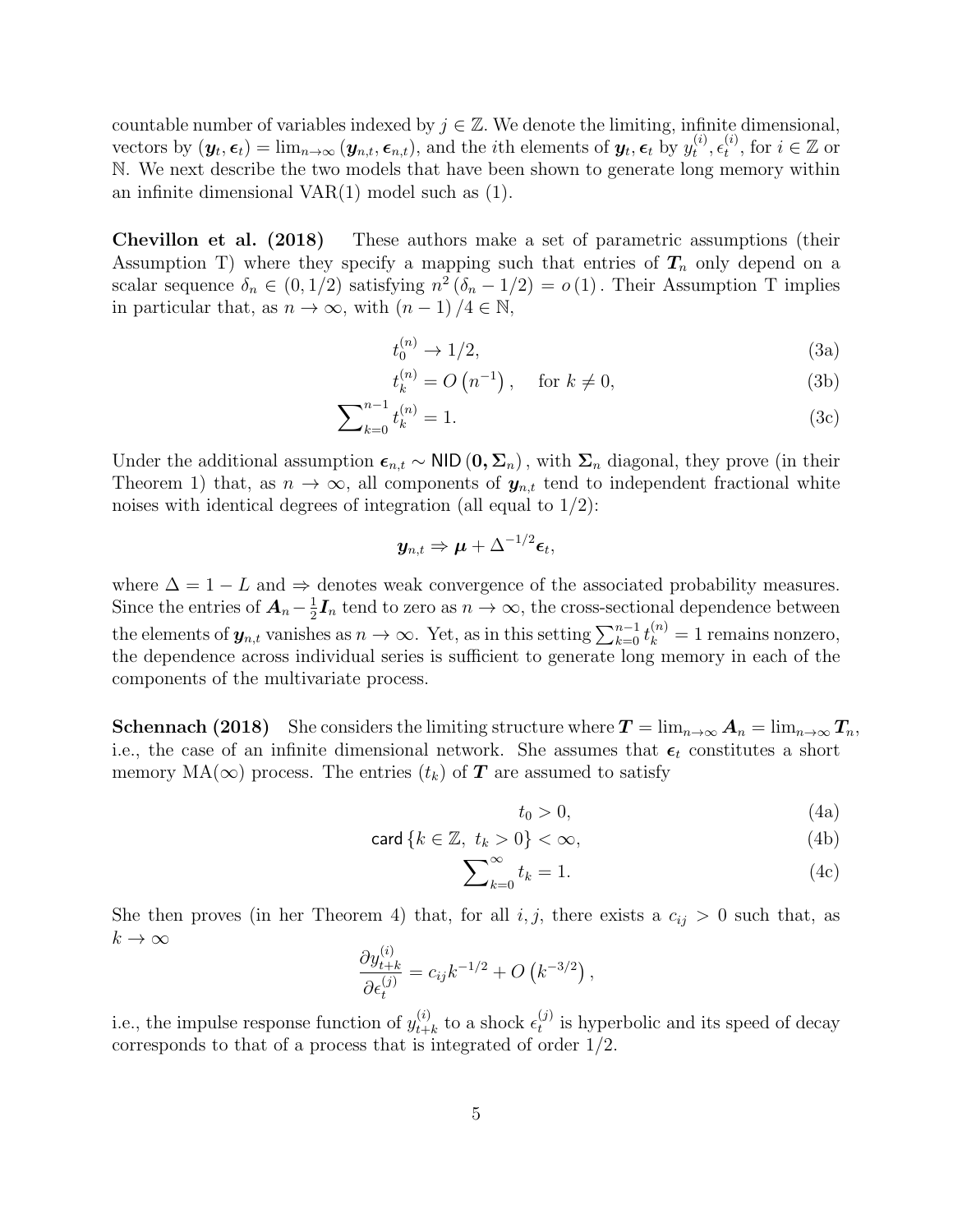Both Schennach (2018) and Chevillon et al. (2018) find long memory of fractional degree one-half in infinite dimensional networks. They use different approaches and assumptions, but rely on the Toeplitz nature of dependence across the infinite – yet countable – number of variables in the system (or nodes in the network). Both of them consider so-called bistochastic matrices whose rows and columns sum to unity. Schennach focuses on the interactions within the limiting system while CHL consider the evolution in dynamics as the finite system grows larger. Both find that long memory arises only in the infinitely dimensional environment.

Schennach's assumptions on  $\epsilon_t$  are less restrictive. She also does not specify the values of the entries of  $\boldsymbol{A}$  but assumes that only a finite number of  $t_k$  coefficients are nonzero, so that a rotation of  $\bm{A}$  is banded (i.e., all subdiagonals are zero beyond a point). Hence, in the system she considers (i.e., the one dimensional version), each variable is only directly connected to a finite number of variables. By contrast, Chevillon et al.  $(2018)$  rely on *i.i.d.* shocks and make parametric assumptions on  $T_n$ . In their setting, variables are directly connected to all other variables, but with a connection that becomes weaker as the dimension of the system increases.

Schennach's result is, then, that all response functions of all variables to all shocks exhibit hyperbolic decay, whereas CHL's applies only to the responses of variables to their idiosyncratic shocks in the VAR system.

The similarities between equations  $(3a)-(3c)$  and  $(4a)-(4c)$  are clear. The main differences relate to specifications of the Toeplitz assumptions, (4b) in particular. In empirical work, the Toeplitz assumption unreasonably requires a specific ordering of the variables so we cannot retain it. This implies that we cannot either assume without extra knowledge that specific variables are unconnected. Hence, denoting by  $a_{ij}^{(n)}$  the entries of  $A_n$  in equation (1), the model can be said to be long memory prone, i.e., compatible with the theoretical results of CHL and Schennach, if there exist  $\varepsilon, \varepsilon' > 0$  and 'small' such that for all  $(i, j)$ ,

$$
a_{ii}^{(n)} \in (1/2 - \varepsilon, 1/2], \tag{5a}
$$

$$
n\left|a_{ij}^{(n)}\right| < \varepsilon',\tag{5b}
$$

$$
\sum_{k=0}^{\infty} a_{ik}^{(n)} = \sum_{k=0}^{\infty} a_{kj}^{(n)} = 1.
$$
 (5c)

The stylized "long memory prone" restrictions on the matrix  $A_n$  are that the diagonal elements are close to 0.5, the other elements are close to 0, and the sum of the elements of each row or column is equal to 1. Assumptions (5a)-(5c) participate to the empirical methodology we explore in the next section.

### 3 Methodology for long memory prone estimation

We turn to the question of estimating  $A_n$  to obtain forecasts of  $y_{n,t}$  when the latter may exhibit long range dependence. We present a methodology to shrink the estimates of  $A_n$ in a manner that is informed by the stylized assumptions (5a)-(5c) resulting from CHL and Schennach. Indeed, it does not seem efficient when the system has a large dimension to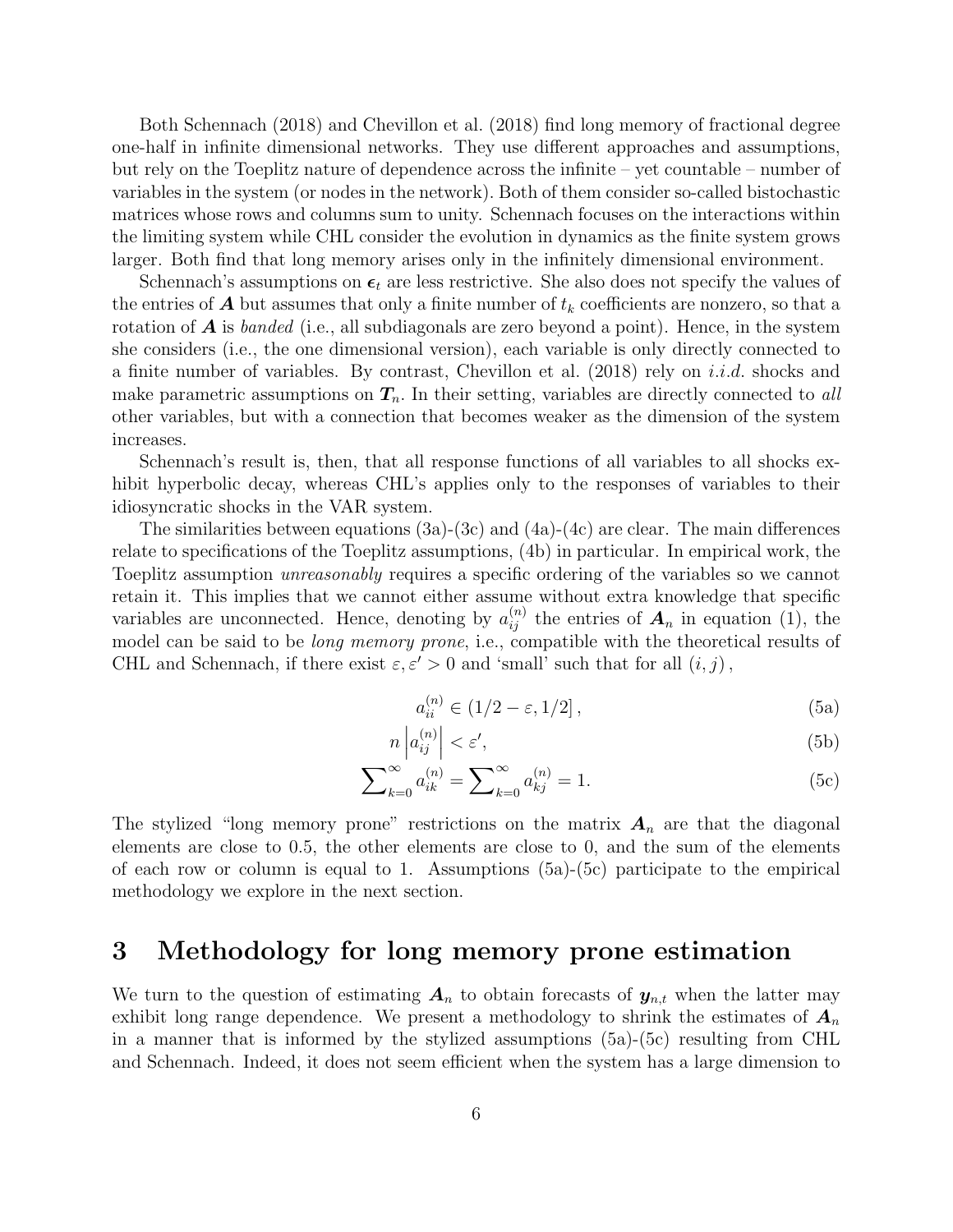ignore these stylized assumptions altogether, and estimate the VAR by ordinary least-squares  $(OLS)$ .

An obvious approach to being informed by (5a)-(5c) consists in imposing them strictly such as, e.g., via parametrizing explicitly the elements of  $A_n$ . For instance CHL use in their Assumption T a mapping that defines all the elements of  $A_n$  through a single scalar  $\delta_n$ . The latter could be estimated by minimum distance or by maximum likelihood (ML). This is certainly too restrictive as explained in the previous section, and we may want to retain a certain degree of flexibility around these restrictions.

We therefore consider intermediate strategies. One of them is penalized regression (e.g., ridge or LASSO), where the least squares criterion is augmented with restrictions whose strength is modulated through penalty parameters. The resulting estimator is shrunk in the direction of the restrictions. Since the theoretical restrictions we consider do not imply the exclusion of specific variables, we prefer to treat all variables in the same way and therefore use ridge estimation.

Bayesian estimation provides another intermediate method, whereby the restrictions are embedded in a prior density, so they hold a priori on average (through the prior expectation of the parameters), but with some degree of uncertainty (through prior positive variances on the parameters or functions thereof). Depending on the degree of tightness of the prior, the prior information pulls the data information more or less strongly in the direction of the restrictions.

We first detail the model in the next subsection, where we resort to an "equation by equation" estimation of the VAR system. Our approaches to ridge regression and Bayesian estimation are exposed in Subsections 3.2 and 3.3, respectively. We denote the resulting model estimated by ridge or Bayesian methods by RAR(1)-X and BAR(1)-X. Many authors have contributed to the Bayesian estimation of VAR models, using different types of prior information, see Karlsson (2013) for a review. The types of restrictions considered in the literature, such as the so-called "Minnesota prior" for unit roots (see Doan, Litterman, and Sims, 1984), or the "long run" forecasting restrictions (Giannone, Lenza, and Primiceri, 2019) are relevant to modeling and forecasting short-memory macroeconomic time series. Our contribution differs in that we use a prior density that shrinks the parameters to values informed by long memory prone restrictions.

#### 3.1 Framework

We consider the estimation of a  $VAR(1)$  system, written at date t (dropping the subscript  $n$  on  $A_n$  and on the processes) as

$$
\mathbf{y}_t = \boldsymbol{\tau} + \boldsymbol{A} \mathbf{y}_{t-1} + \boldsymbol{\epsilon}_t, \tag{6}
$$

for the vector  $y_t$  consisting of n variables. In this paper, we suggest to estimate parameters  $\tau$  and A "equation-by-equation", instead of globally for the entire system. Assuming  $\epsilon_t$ is multivariate Gaussian with zero expectation and constant covariance matrix  $\Sigma$ , then estimating each equation separately by OLS is equivalent to estimating the system jointly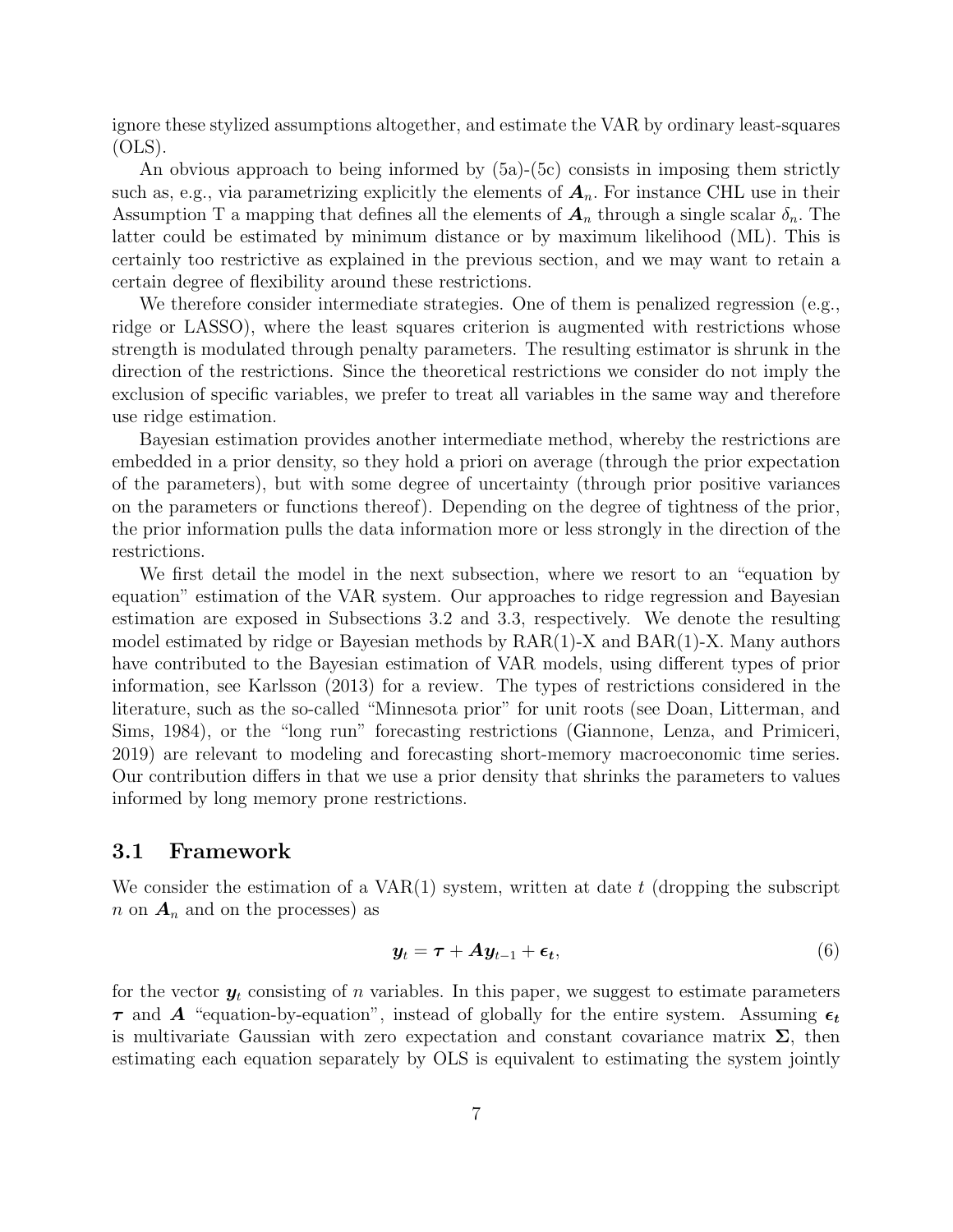by Maximum Likelihood (ML), even if  $\Sigma$  is not diagonal. For Bayesian estimation, equationby-equation estimation is not equivalent to the joint estimation of all equations, but the latter approach is much more demanding in computing time for the dimensions we are interested in (e.g., 250 in the first empirical application).

A typical equation of the VAR(1) system is an  $AR(1)$ -X regression equation that is written at date t as

$$
y_t = \gamma_0 + \gamma' x_t + \epsilon_t, \tag{7}
$$

where  $y_t$  denotes a variable of the system,  $\gamma_0$  is the intercept parameter,  $x_t$  is the column vector containing the first lag of the *n* variables of the system (including the first lag of  $y_t$ ),  $\boldsymbol{\gamma}=(\gamma_1,\gamma_2,\ldots,\gamma_n)'$  is the vector of n slope coefficients of  $\boldsymbol{x}_t$ , and  $\epsilon_t$  is an error term assumed to be Gaussian with zero expectation and constant variance  $\sigma^2$ . By convention, for any variable of the VAR,  $x_t$  is ordered in such a way that its first element is the lagged dependent variable  $(y_{t-1})$ , and  $\gamma$  is ordered accordingly: its first element  $(\gamma_1)$  is the autoregressive coefficient of the dependent variable, and the remaining elements are the coefficients of the other lagged variables. For example, if  $y_t$  is the first element of  $y_t$ ,  $\gamma'$  is the first row of matrix **A**, and  $\gamma_0$  is the first element of  $\tau$ .

Over a sample of  $T$  observations, write the  $AR(1)-X$  equation in the standard regression notation

$$
Y = Z\beta + \epsilon,\tag{8}
$$

where  $\boldsymbol{Y} = (y_1, y_2, \dots, y_T)'$ ,  $\boldsymbol{\epsilon} = (\epsilon_1, \dots, \epsilon_T)' \sim \mathsf{N}(\boldsymbol{0}, \sigma^2 \boldsymbol{I_T})$ ,  $\boldsymbol{Z}$  is a  $T \times k$  matrix, with  $k = 1 + n$  and t-th row equal to  $(1, \mathbf{x}'_t)$ , and  $\boldsymbol{\beta} = (\gamma_0, \boldsymbol{\gamma}')'.$ 

Estimation of  $\beta$  by OLS is likely to be imprecise when n is large compared to T, and this will affect the quality of forecasts negatively. To align with the stylized assumptions derived in equations (5a)-(5c), we recommend shrinking the elements of vector  $\beta = (\gamma_0, \gamma')'$  in (8) to a target that satisfies:

**C1**: the autoregressive coefficient  $(\gamma_1)$  is close to 0.5,

**C2**: the other elements of  $\gamma$  are close to 0,

**C3**: the sum of the elements of  $\gamma$  is equal to 1.

In what follows, we explain how suggest introducing these conditions by ridge and Bayesian estimation.

#### 3.2 Ridge estimation

To achieve C1 and C2, we define as the shrinkage target of  $\beta$  the vector

$$
\mathcal{B}_0 = (0, d_0, a_0, \dots, a_0)',\tag{9}
$$

where  $a_0 = (1 - d_0)/(n - 1)$  is repeated  $n - 1$  times. The scalar  $d_0 \in (0, 1)$  is the target for the autoregressive coefficient and it determines the target  $a_0$  of the other coefficients that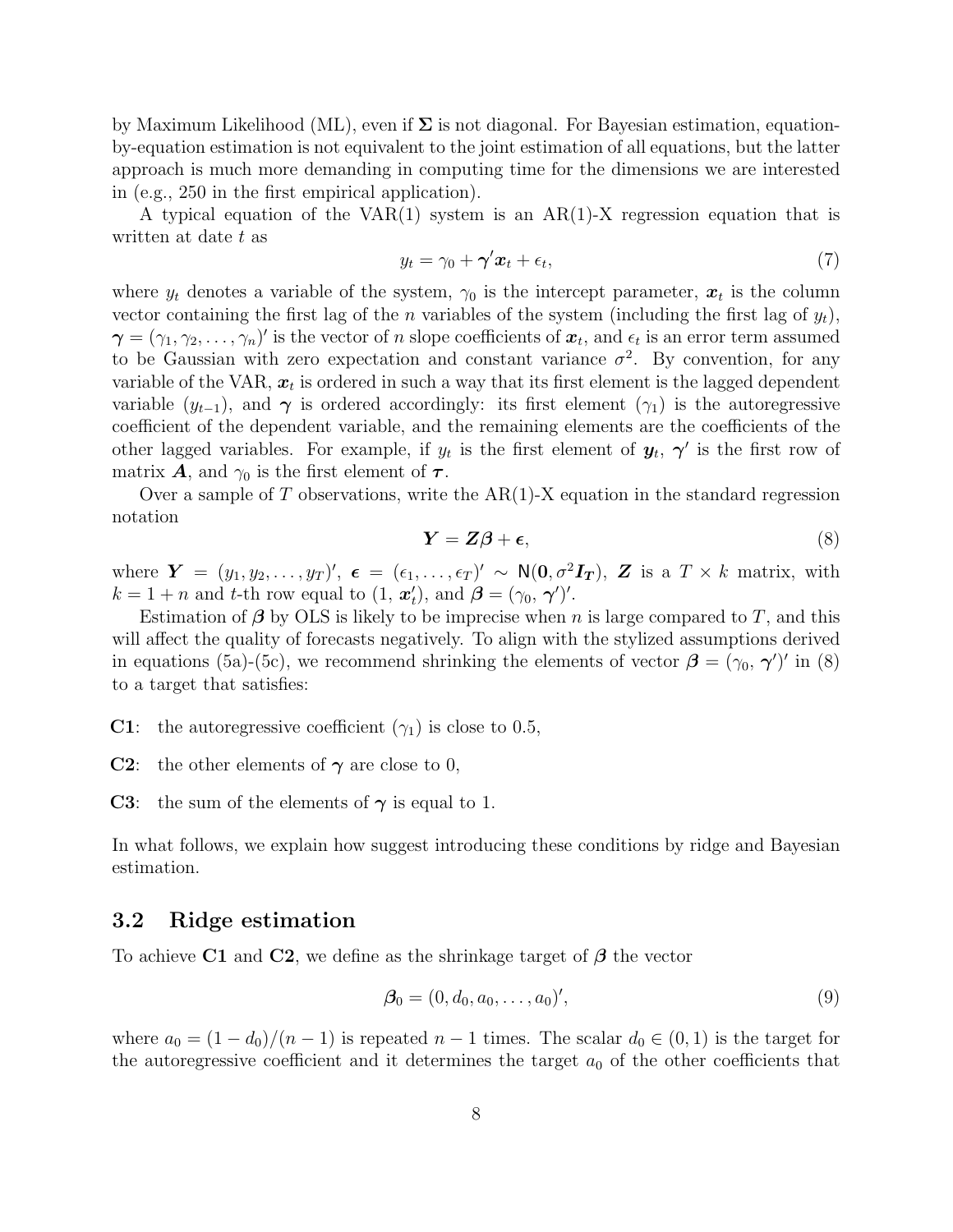are shrunk to a value that is close to zero when n is large. We allow  $d > 1/2$  despite our assumption (5a) to avoid boundary effects. We use two penalty parameters to control the shrinkage strength:  $\lambda_d^2$  for the autoregressive parameter, and  $\lambda_a^2$  for the other coefficients. The penalty function is defined as

$$
\lambda_d^2(\gamma_1 - d_0)^2 + \lambda_a^2 \sum_{i=2}^n (\gamma_i - a_0)^2 = (\boldsymbol{\beta} - \boldsymbol{\beta}_0)' \boldsymbol{\Lambda}_k (\boldsymbol{\beta} - \boldsymbol{\beta}_0), \text{ where } \boldsymbol{\Lambda}_k = \text{diag}(0, \lambda_d^2, \lambda_a^2, \dots, \lambda_a^2).
$$
\n(10)

In this way, the last n elements of  $\beta$  are shrunk to the corresponding elements of  $\beta_0$ , but the first element of  $\beta$  is not shrunk, the value (zero) of the first element of  $\beta_0$  being practically irrelevant.

The choice of  $\beta_0$  implies that the sum of the last n coefficients is equal to 1 in the target, but the penalty is distributed over the *n* coefficients. To better achieve  $C3$ , we add the penalty term  $\lambda_s^2(\nu/\beta - 1)^2$ , where  $\lambda_s^2$  is a penalty parameter and  $\mathbf{u} = (0, 1, 1, \dots, 1)$  is a vector of k elements. More generally, by writing the penalty as  $\lambda_s^2(\iota' \beta - \iota' \beta_0)^2$ , we cover the possibility that the target value be different from 1.

The extended ridge (ER) estimator is obtained by minimizing the objective function

$$
(\mathbf{Y}-\mathbf{Z}\boldsymbol{\beta})'(\mathbf{Y}-\mathbf{Z}\boldsymbol{\beta})+(\boldsymbol{\beta}-\boldsymbol{\beta}_0)'\boldsymbol{\Lambda}_k(\boldsymbol{\beta}-\boldsymbol{\beta}_0)+\lambda_s^2(\boldsymbol{\iota}'\boldsymbol{\beta}-\boldsymbol{\iota}'\boldsymbol{\beta}_0)^2,
$$
(11)

and can be shown to be (see SA, Section A)

$$
\beta_{ER} = \left( \mathbf{Z}'\mathbf{Z} + \mathbf{\Lambda}_k + \lambda_s^2 \boldsymbol{\mu}' \right)^{-1} \left( \mathbf{Z}'\mathbf{Y} + \mathbf{\Lambda}_k \boldsymbol{\beta}_0 + \lambda_s^2 \boldsymbol{\mu}' \boldsymbol{\beta}_0 \right).
$$
 (12)

As usual, the ridge estimator simplifies to the OLS estimator if all the penalty parameters are set to zero.

The values of  $d_0$ ,  $\lambda_d^2$ ,  $\lambda_a^2$ , and  $\lambda_s^2$  can be chosen by cross validation on a training sample. A grid of values is set a priori for each of them. For each point of the grid, the estimator is computed using 80 percent of the training sample, forecasts are computed for the last 20 percent, and a forecast loss function is computed. The chosen triplet is the value minimizing the loss function over the grid. After this step, estimation is performed on a subsequent sample, and forecasts are computed and evaluated over a post-estimation sample. Details are provided in Section 4.

### 3.3 Bayesian estimation

Bayesian estimation is based on a prior density for  $\beta$  and  $\sigma^2$ , and the likelihood function, the latter resulting from the assumption of normality of the error terms. Since the theory does not provide information on  $\sigma^2$ , its prior "density"  $p(\sigma^2)$  is chosen to be the usual "non-informative" prior:

$$
p(\sigma^2) \propto 1/\sigma^2. \tag{13}
$$

The prior density of  $\beta$  is designed to include the theory restrictions **C1-C3**. We opt for a Gaussian density for three reasons: (i) it is convenient for computing the posterior density (see Section B of SA); (ii) implementation of the restrictions is easily done using four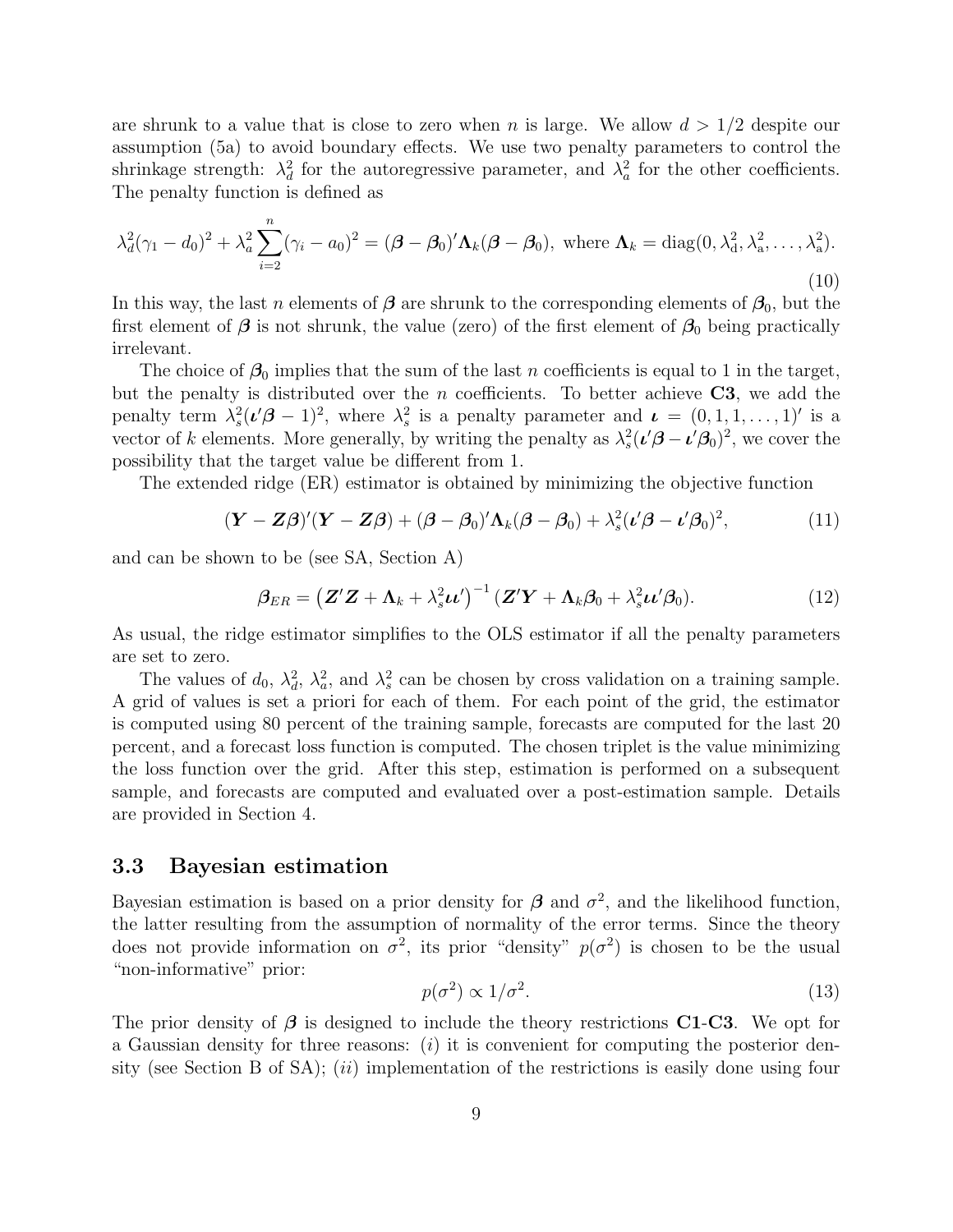scalar parameters, as explained below; and *(iii)* the restrictions do not explicitly require an asymmetric density. The prior density is proportional to

$$
\exp[-\frac{1}{2}(\boldsymbol{\beta}-\boldsymbol{\beta}_0)' \boldsymbol{Q}_0(\boldsymbol{\beta}-\boldsymbol{\beta}_0)] \exp[-\frac{1}{2}h_0(\boldsymbol{\beta'}\boldsymbol{\iota}-\boldsymbol{\beta}_0'\boldsymbol{\iota})^2].
$$
\n(14)

The vector  $\beta_0$  is defined as in (9) and depends on the scalar hyperparameter  $d_0$  (which is shown below to be the prior mean of  $\gamma_1$ ). To explain the prior, let us first fix the scalar hyperparameter  $h_0$  to zero, and discuss the first Gaussian kernel of  $(14)$ , which corresponds to restrictions C1 and C2. There,  $\beta_0$  is the prior expectation, and  $Q_0$  is the prior precision matrix. We specify this matrix to be diagonal:

$$
\mathbf{Q}_0 = \text{diag}(0, 1/s_d^2, 1/s_a^2, \dots, 1/s_a^2),\tag{15}
$$

so that  $s_d$  is the prior standard deviation of the autoregressive coefficient and  $s_a$  is the prior standard deviation of the other coefficients. The strength with which restrictions C1 and C2 are imposed depends on the values of  $s_d$  and  $s_a$ , respectively: values close to zero correspond to a strong prior belief in favor of the restrictions. For the intercept term, the prior precision is set to zero, so that data information dominates the prior information on this term.

Although the prior expectation  $\beta_0$  embeds restriction C3 that the sum of the last n elements of  $\beta$  is equal to 1, the prior variance of this sum is equal to  $s_d^2 + (n-1)s_a^2$ . Hence, to fix the latter variance to a small value,  $s_a$  itself must be fixed to an even smaller value, thus impacting how restriction  $C2$  is introduced. The second Gaussian kernel of  $(14)$  is designed to avoid the potential trade-off between the two restrictions, by adding a prior parameter that controls the strength imposed on the unit sum, independently of the strength imposed on the individual coefficients. Notice that in the second exponential function of (14), we have written  $\beta'_0\iota$  after the minus sign, instead of 1, to cover the case where one wants this target to be different from 1, that is, the case where one defines  $\beta_0$  differently from (9).

If  $Q_0$  in the first kernel is a null matrix, the second kernel specifies that the prior mean of the sum of the last n elements of  $\beta$  is equal to  $\beta'_0 \iota$  (i.e., equal to 1 if  $\beta_0$  is given by (9)), and that its prior precision is equal to  $h_0$ . Hence a large value of  $h_0$  corresponds to a strongly informative prior on the target value for the sum of the coefficients.

It is well-known that the product of two Gaussian kernels is a kernel of a Gaussian density. Hence, (14) is the kernel of the Gaussian density (see Section A of SA)

$$
\boldsymbol{\beta} \sim \mathsf{N}_k(\boldsymbol{\beta}_0, \mathbf{V}_0),\tag{16}
$$

where

$$
V_0 = (Q_0 + h_0 \nu')^{-1}.
$$
\n(17)

Notice that the expectation of  $\beta$  is  $\beta_0$ , the same as in the first kernel in (14). If  $h_0 > 0$ , the prior covariance matrix is not diagonal: in fact, the covariances are negative, which is what is needed to reduce the prior standard deviation of  $\beta'$  compared to its value when the prior covariance matrix is diagonal. Taking for example values that relate to our empirical exercises below, i.e.,  $d_0 = 0.5$ ,  $s_d = s_a = 0.02$ ,  $h_0 = 5000$ ,  $n = 250$ , then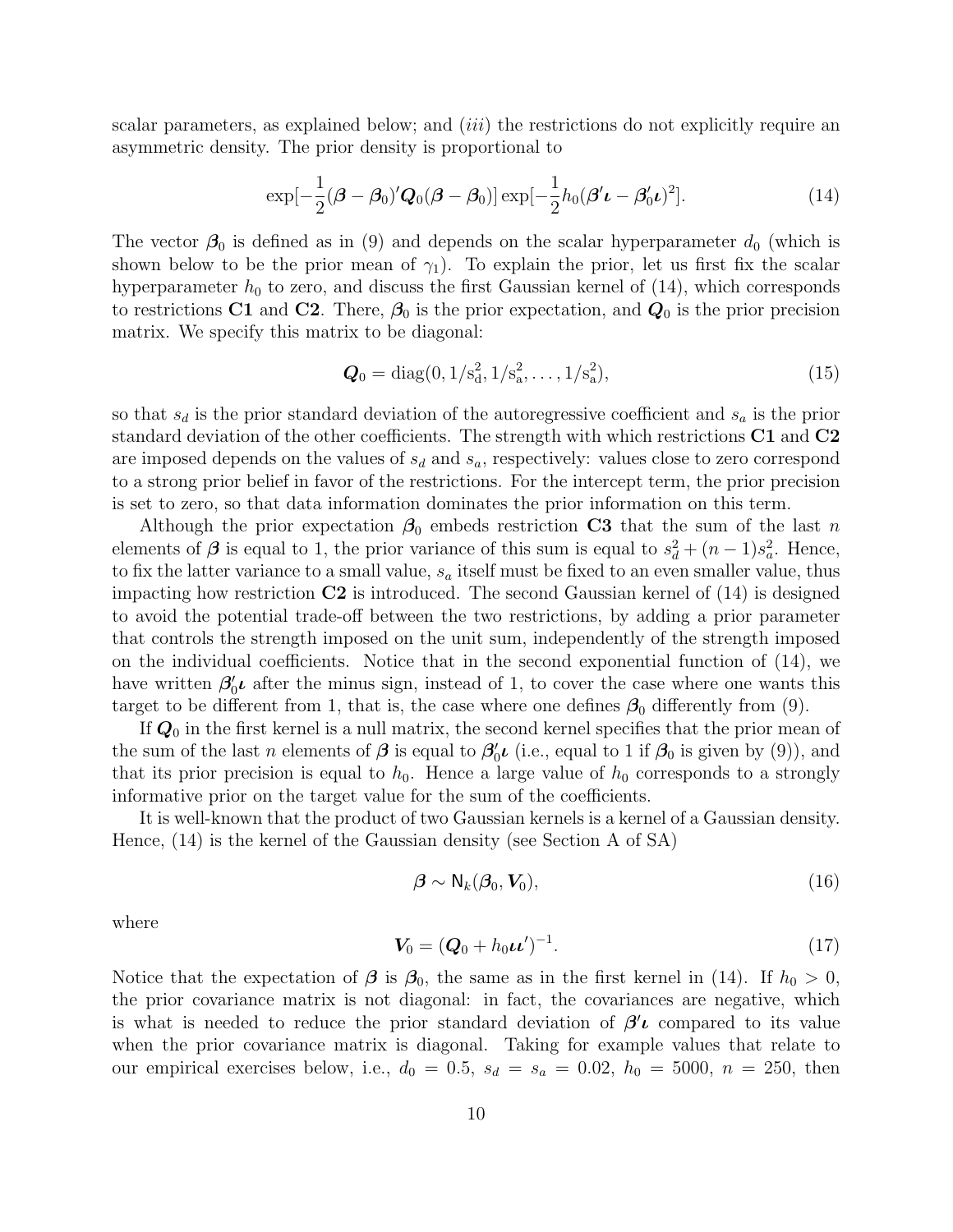$\beta_0 = (0, 0.5, 0.002008(249 \text{ times})), \ \mathbf{Q}_0^{-1} = \text{diag}(100, 0.02^2(250 \text{ times})), \text{ the diagonal of } \mathbf{V}_0$ is  $(100, 0.01996<sup>2</sup>(250 times))$ , the off-diagonal elements are equal to 0 in the first line (and column), and the other covariances are equal to  $-1.59681/10^6$  (the corresponding correlation coefficient being equal to  $-0.004008$ ). The prior standard deviation of  $\beta'$ *l* is equal to 0.014128, i.e., a value much smaller than its value of 0.317 when  $h_0 = 0$  so the prior is  $N_k(\mathcal{B}_0, \mathbf{Q}_0^{-1}),$  where  $\mathbf{Q}_0^{-1}$  is defined as  $diag(0, s_d^2, s_a^2, \dots, s_a^2).$ 

To summarize, the prior density (16), when  $\beta_0$  is defined by (9) and  $\mathbf{Q}_0$  by (15), is fully determined by the four scalar hyperparameters  $d_0$ ,  $s_d$ ,  $s_a$ , and  $h_0$ , whatever the dimension n of the VAR. These hyperparameters can be fixed to some values, as in the example above, or they can be chosen for each equation of the VAR by a cross validation procedure similar to the procedure defined in the last paragraph of the previous subsection.

The computation of the posterior mean of  $\beta$  for the prior (13)-(16) is performed by a simple Gibbs sampling algorithm defined in SA (Section B). The prior is not conjugate since  $V_0$  is not proportional to  $\sigma^2$ . It becomes conjugate if (16) is replaced by

$$
\beta|\sigma^2 \sim N_k(\beta_0, \sigma^2 V_0). \tag{18}
$$

The posterior mean corresponding to this conjugate prior is

$$
\left(\mathbf{Z}'\mathbf{Z}+\mathbf{Q}_0+h_0\boldsymbol{\mu}'\right)^{-1}\left(\mathbf{Z}'\mathbf{Y}+\mathbf{Q}_0\boldsymbol{\beta}_0+h_0\boldsymbol{\mu}'\boldsymbol{\beta}_0\right),\tag{19}
$$

where (17) has been used. If we set  $Q_0 = \Lambda_k$  (by setting  $\lambda_d^2 = 1/s_d^2$  and  $\lambda_a^2 = 1/s_a^2$ ) and  $h_0 = \lambda_s^2$ , this posterior mean is exactly the ER estimator (12). With the non-conjugate prior, one can only derive the conditional (to  $\sigma^2$ ) posterior mean of  $\beta$ , which can be expressed (see SA, Section B) as

$$
\boldsymbol{\beta}_{*}(\sigma^2) = \left(\frac{\mathbf{Z}'\mathbf{Z}}{\sigma^2} + \mathbf{Q}_0 + h_0\boldsymbol{\mu}'\right)^{-1} \left(\frac{\mathbf{Z}'\mathbf{Y}}{\sigma^2} + \mathbf{Q}_0\boldsymbol{\beta}_0 + h_0\boldsymbol{\mu}'\boldsymbol{\beta}_0\right).
$$
 (20)

This differs from (19) only by the presence of  $\sigma^2$ . The Gibbs sampler defined in SA (Section B) is a way to marginalize  $\beta_*(\sigma^2)$  with respect to  $\sigma^2$ . The resulting unconditional posterior mean of  $\beta$  then differs from the corresponding posterior mean/ER estimator when the prior is conjugate.

#### 3.4 Forecasting

After obtaining a point estimate of  $\beta$  for an equation of the VAR system, such as the OLS estimator, the extended ridge estimator, or the posterior mean, a one-step ahead point forecast of  $y_{t+1}$  is simply obtained using a point estimate of (7) and the regressor  $x_{t+1}$ observable at time  $t$ . This is equivalent to using the point estimates of all equations to form the estimated  $\tau$  and  $\vec{A}$  of the VAR system (6), and then computing one-step ahead point forecasts as  $\hat{\boldsymbol{y}}_{t+1} = \hat{\boldsymbol{\tau}} + \hat{\boldsymbol{A}} \boldsymbol{y}_t$ .

To compute h-step ahead forecasts, with  $h > 1$ , we can use either iterated multistep forecasting or direct multistep forecasting. An iterated  $h$ -step ahead forecast is based on the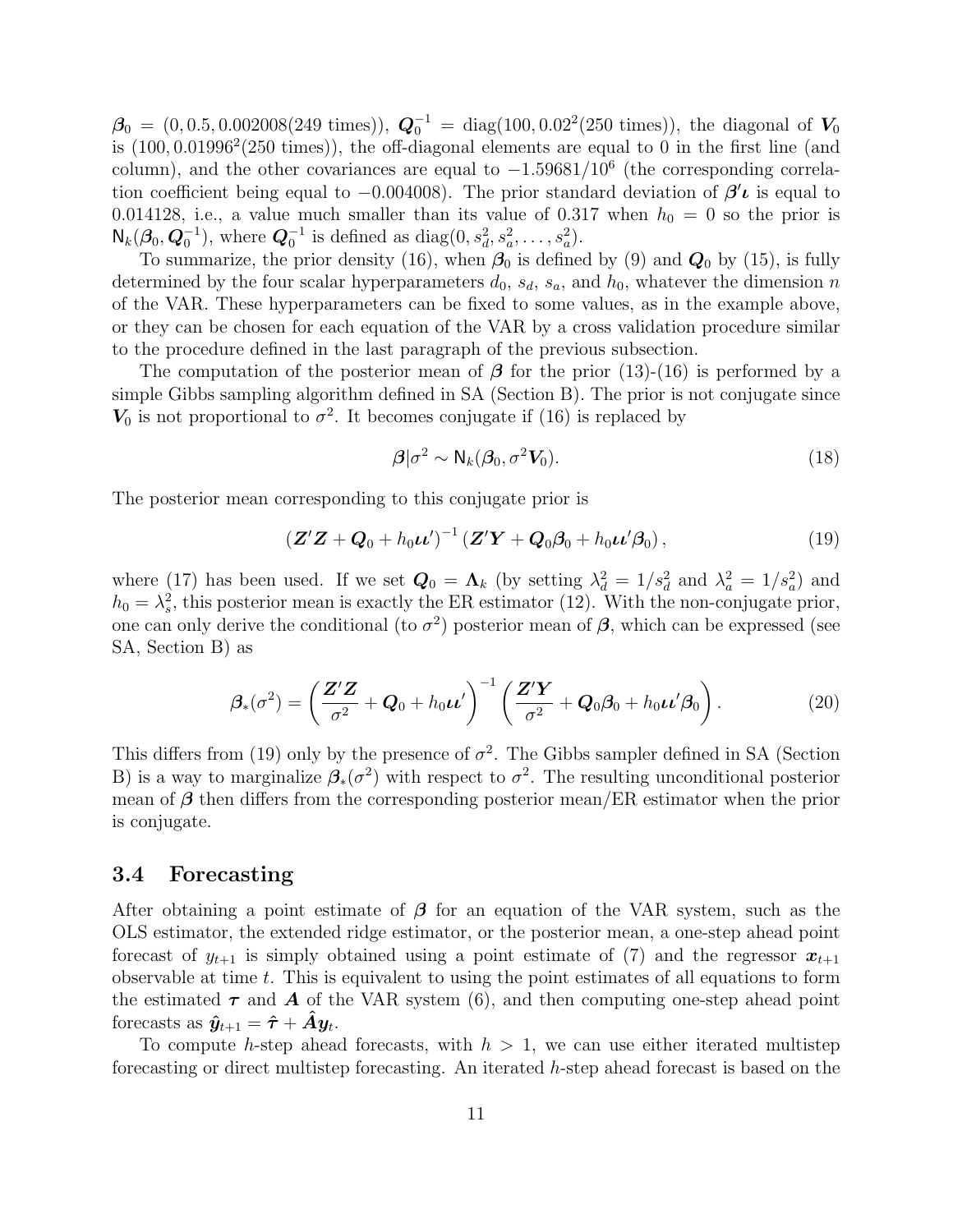estimated VAR and computed recursively as  $\hat{y}_{t+h} = \hat{\tau} + \hat{A}\hat{y}_{t+h-1}$ . This approach amounts to compute  $\hat{A}^h$ , i.e., to forecast all variables even if one is interested in only a subset of them (even just a single one). Hence, the forecast of a variable of interest may be contaminated by erroneous and imprecise forecasts of the other variables (see, e.g., Schorfheide, 2005, or Chevillon and Hendry, 2005).

If the objective is to forecast a subset of the series, or if one wishes to avoid the drawback inherent in the iterated multistep method highlighted above, the direct multistep forecasting method is preferable. The method consists in directly projecting  $y_t$  on its lag  $y_{t-h}$ , as in

$$
\mathbf{y}_t = \boldsymbol{\tau}_h + \boldsymbol{A}_h \mathbf{y}_{t-h} + \boldsymbol{u}_t. \tag{21}
$$

Ignoring that  $A_h = A^h$ , a typical equation of (21) can be cast in the form of (7) and (8), adapting the definitions of  $Y, x_t$  and  $Z$ , and ignoring the dependence in  $u_t$  induced by recursive substitution. For  $h > 1$ , we denote the equation corresponding to (8) by

$$
Y_{(h)} = Z_{(h)}\beta_h + u_{(h)}.\tag{22}
$$

Hence, the system (21) can be estimated equation by equation, by OLS, ridge and Bayesian estimation, as is the case when  $h = 1$ . By proceeding in this spirit, no direct use is made in estimation of the relation  $A_h = A^h$ , because this would imply that the regression coefficients of the different equations of (21) are nonlinear functions of the same parameters (those of A), so that equation by equation estimation would be pointless. In brief, the parameter  $\beta_h$ is not treated as a function of the underlying parameters of  $\boldsymbol{A}$ .

Yet, for ridge and Bayesian estimations, we allow the target towards which  $\beta_h$  is shrunk to be function of h, and we denote it by  $\beta_{h,0}$ . The target  $\beta_{h,0}$  relates to the first row of  $A_0^h$ , as in the case for  $h = 1$ , where  $\beta_0$  is directly the first row of  $A_0 = d_0 I_n + a_0 (J_n - I_n)$ , with  $J_n$  being a matrix of ones, and  $a_0 = (1 - d_0)/(n - 1)$ . In practice, we choose the last n elements of  $\beta_{h,0}$  to be close to the first row of  $A_0^h$  when n is large relative to h: this is achieved by setting (see SA, Section C)

$$
\beta_{h,0} = \left(0, d_0^h, \frac{1 - d_0^h}{n - 1}, \dots, \frac{1 - d_0^h}{n - 1}\right)'.
$$
\n(23)

The extended ridge estimator for the corresponding  $\beta_h$  is defined as in (12), replacing  $\beta_0$ with  $\beta_{h,0}$ , the penalty parameters and the value of  $d_0$  being chosen by cross validation for each horizon h. For Bayesian estimation, we use the same type of prior as when  $h = 1$  (i.e., (13) and (16)), also replacing  $\beta_0$  with  $\beta_{h,0}$ . Forecasts for specific elements of  $y_t$  can readily be formed by estimating only specific rows of (21), so that forecasts are obtained from the corresponding individual equations, as in the case  $h = 1$ .

### 4 Empirical illustrations

In this section, we provide two applications to data where long memory has been documented in the literature and for which multiple series supposedly belonging to the same system are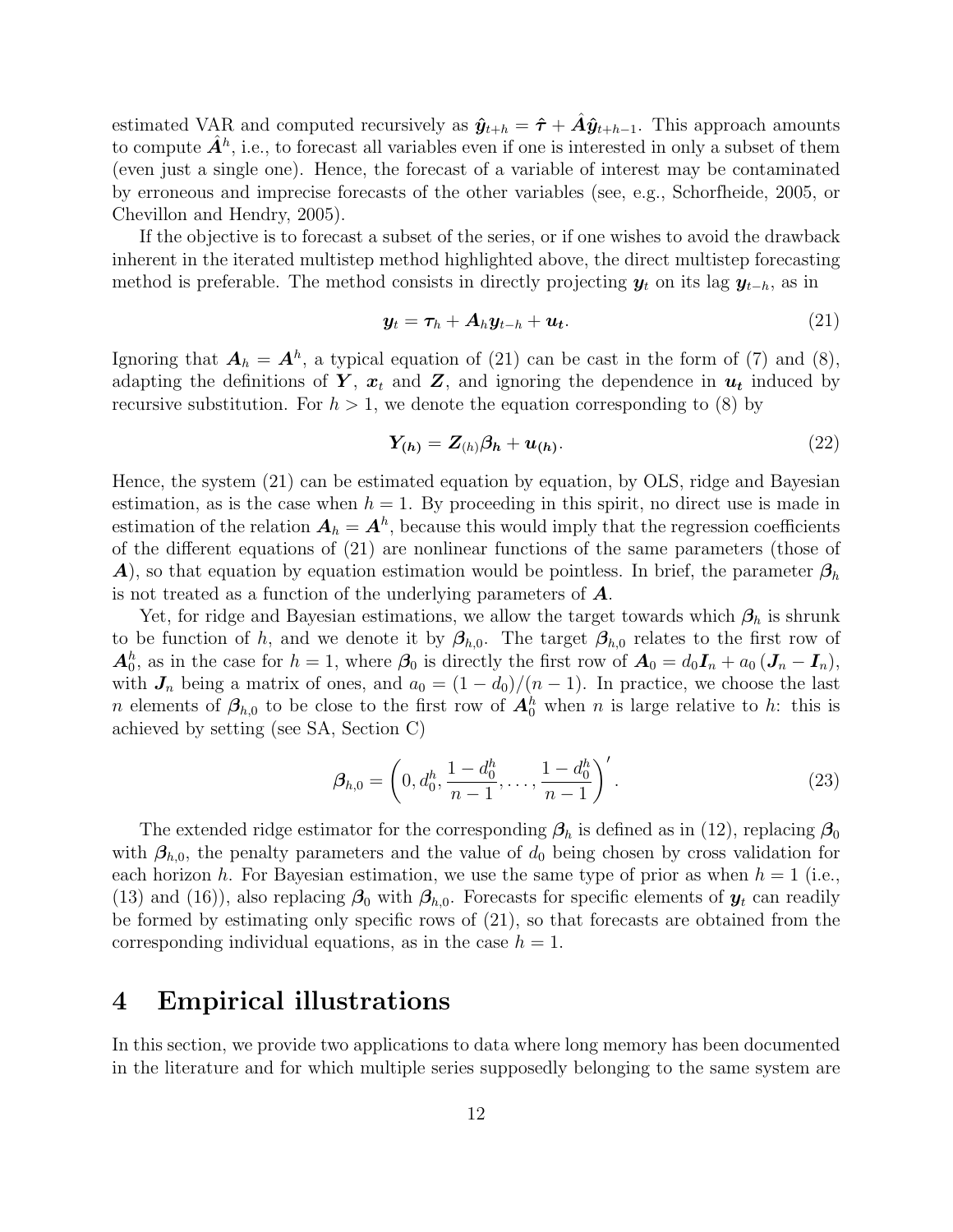available (so we do not explore additional exogenous variables to retain the autoregressive nature of the system dynamics). In both applications, and for a large number of variables, we compare out-of-sample forecasts obtained from the  $AR(1)$ -X equation (7) estimated using OLS, ridge, and Bayesian estimation, as defined in Section 3. We also include in the comparison forecasts obtained using three benchmark models, which are purely univariate time series models in the sense that they specify  $y_t$  as a function of the past of  $y_t$  only. The six models we consider and their estimation method are listed below:

- 1. AR(1):  $y_t = \gamma_0 + \gamma_1 y_{t-1} + \epsilon_t$ , estimated by OLS.
- 2. ARFIMA(1,d,0):  $(1 L)^d (y_t \gamma_0 \gamma_1 y_{t-1}) = \epsilon_t$ , estimated by Gaussian ML.
- 3. HAR (Corsi, 2009):  $y_t = \gamma_0 + \gamma_1 y_{t-1} + \gamma_2 \frac{1}{5}$  $\frac{1}{5}\sum_{i=1}^5 y_{t-i} + \gamma_3 \frac{1}{2!}$  $\frac{1}{21}\sum_{i=1}^{21} y_{t-i} + \epsilon_t$ , estimated by OLS.
- 4. AR(1)-X:  $y_t = \gamma_0 + \gamma_1 y_{t-1} + \sum_{i=2}^n \gamma_i x_{i,t-1} + \epsilon_t$ , estimated by OLS. This is the model defined in (7).
- 5.  $\text{RAR}(1)$ -X: this model is identical to the  $\text{AR}(1)$ -X. The estimator is the extended ridge estimator defined by (12), see Section 3.2. Recall that in this case we shrink  $\gamma_1$  towards  $d_0$  with penalty parameter  $\lambda_d^2$ ,  $\gamma_i$  toward  $(1-d_0)/(n-1)$  ( $\forall i > 1$ ) with penalty  $\lambda_d^2$ , and  $\sum_{i=1}^{n} \gamma_i$  towards 1 with a penalty of  $\lambda_S^2$ . The penalty parameters (i.e.,  $\lambda_d^2$ ,  $\lambda_a^2$  and  $\lambda_S^2$ ) and  $d_0$  are chosen by cross validation as explained at the end of Section 3.2; details are provided in SA, Section D.
- 6. BAR(1)-X: this specification is also identical to the  $AR(1)$ -X but it is estimated by the Bayesian method presented in Section 3.3. The prior for the variance of  $\epsilon_t$  is noninformative, see (13), and the prior for the regression coefficients  $\boldsymbol{\beta} = (\gamma_0, \gamma_1, \gamma_2, \dots, \gamma_n)'$ is the Gaussian density defined by  $(16)$  together with  $(9)$ ,  $(17)$  and  $(15)$ . More specifically, the prior on  $\gamma_0$  is quasi-noninformative (with a mean of 0 and a variance of 100), the prior mean of  $\gamma_1$  is set equal to  $d_0$ , and the prior mean of  $\gamma_i$ , for all  $i > 1$ , is set to  $(1-d_0)/(n-1)$ . The prior precision of  $\gamma_1$  is  $1/s_d^2 + h_0$ , the prior precision of  $\gamma_i$   $(i > 1)$ is  $1/s_a^2 + h_0$ . The co-precisions (the off-diagonal elements of the inverse of  $V_0$ ) are all set to  $h_0$ . The larger  $h_0$ , the smaller the prior variance for the difference between the sum of the last n elements of  $\beta$  and the corresponding sum in the prior mean (equal to 1 for (9)). The prior parameters  $d_0$ ,  $s_d$ ,  $s_a$  and  $h_0$  are chosen by cross validation (see SA, Section D for details).

For higher forecast horizons,  $h > 1$ , we use iterated multistep forecasts (i.e., recursive substitution) for  $AR(1)$ ,  $ARFIMA$  and  $HAR$ , and direct multistep forecasts for  $AR(1)-X$ , RAR(1)-X and BAR(1)-X. As discussed in Subsection 3.4, this avoids contaminating forecasts across variables when additional (non autoregressive) regressors are present.

The out-of-sample forecasts (at differing horizons) are compared to the observed values using both the mean absolute forecast error (MAFE) and the mean squared forecast error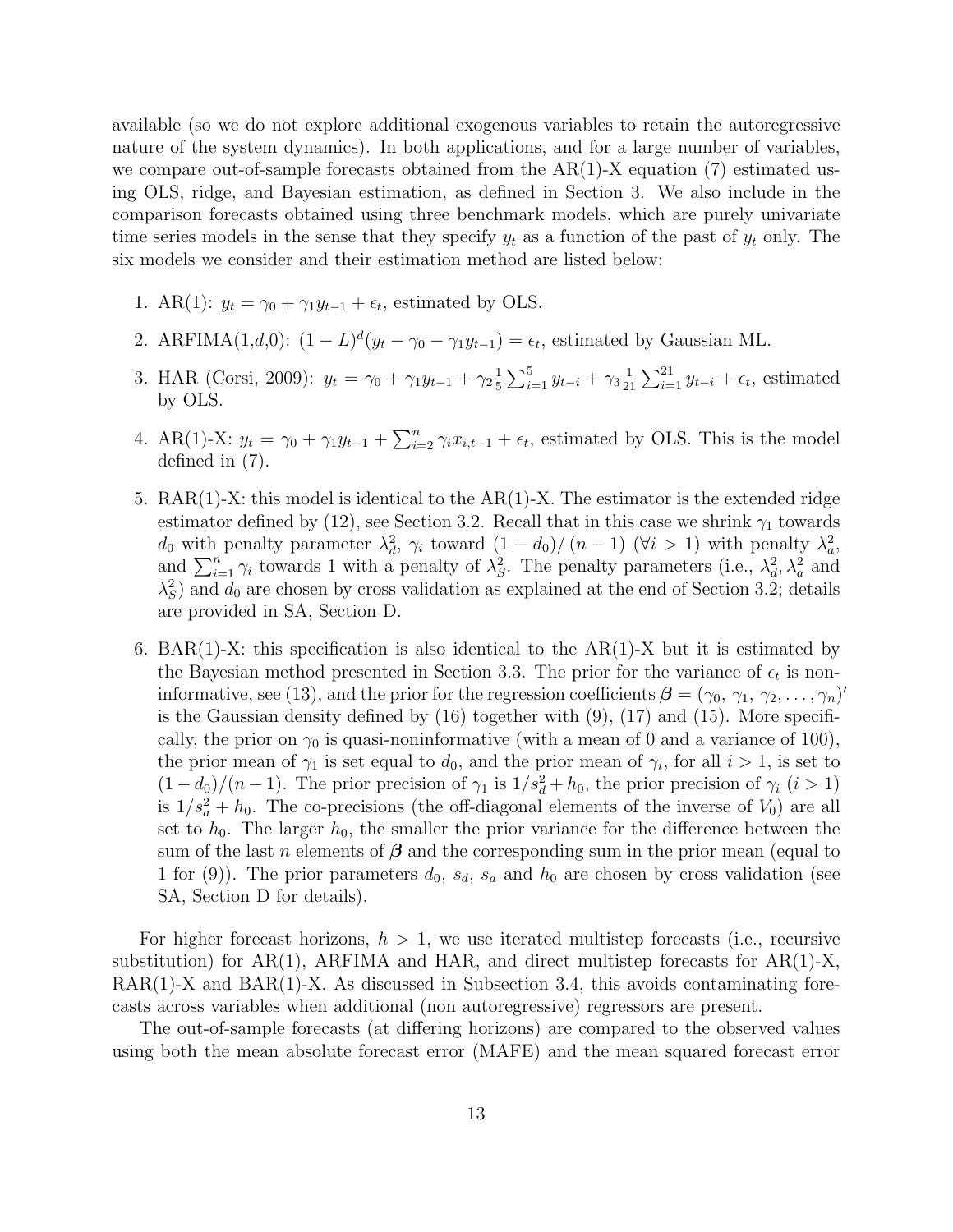(MSFE) loss functions. These loss functions are defined for each model  $m$  as

$$
MAFE_h^{(m)} = \frac{1}{T_h} \sum_{t=1}^{T_h} |\hat{y}_{t,h}^{(m)} - y_t| \quad \text{and} \quad MSE_{h}^{(m)} = \frac{1}{T_h} \sum_{t=1}^{T_h} (\hat{y}_{t,h}^{(m)} - y_t)^2, \tag{24}
$$

where h is the forecast horizon,  $T_h$  is the number of forecasts at horizon h, and  $\hat{y}_{t,h}^{(m)}$  is the forecast of  $y_t$  at horizon h by model m. The comparison tool is the model confidence set (MCS) procedure of Hansen, Lunde, and Nason (2011), see SA, Section D for details about the implementation.

In the first application,  $y_t$  is the logarithm of a measure of daily volatility for a set of 250 U.S. company stocks. In the second application, it is the logarithm of the monthly seasonally adjusted river streamflows at 97 locations in the Columbia river basin.

#### 4.1 Daily realized volatilities of U.S. stocks

The initial dataset (purchased from tickdatamarket) consists of transaction prices at the 1 second sampling frequency for 1,412 stocks from the NYSE, AMEX and NASDAQ markets, for the period ranging from January 1st, 1991 to October, 14, 2019 covering 7,510 trading days. We ordered the stocks by decreasing average daily transaction volume, and kept the 250 largest capitalization stocks for the period from 2005-01-03 to 2017-07-24 (3,276 trading days). These start and end dates were chosen to maximize the number of available series out of the larger dataset of 7,510 trading days.

We aggregated the data at the 5-minute frequency and computed the MedRV estimator of Andersen, Dobrev, and Schaumburg (2012), a non-parametric robust to jumps estimator of the integrated variance. If  $r_{t,i}$  is the *i*th 5-minute return of a given stock on a day t containing  $M = 78$  (since trading is from 9:30 to 16) such returns,  $log(MedRV<sub>t</sub>)$  (denoted by  $y_t$  hereafter) is computed as the logarithm of

$$
MedRV_{t} = \frac{\pi}{6 - 4\sqrt{3} + \pi} \frac{M}{M - 2} \sum_{i=3}^{M} \text{med}(|r_{t,i}|, |r_{t,i-1}|, |r_{t,i-2}|)^{2},
$$

where  $med(\cdot)$  denotes the median. Notice that VAR and Vector Heterogenous Autoregressive (VHAR) models have been used respectively by Anderson and Vahid (2007) Cubadda, Hecq, and Riccardo (2019) for forecasting realized volatility measures. The six competing models are estimated on rolling windows of  $T = 1,000$  observations. They are estimated first on the sample spanning the period from 2005-01-03 to 2008-10-31, and h-step ahead forecasts of  $y_t$ are computed for ten horizons  $(h = 1, 2, \ldots, 10)$  leading to a total number of 2,277 minus h forecasts. The parameters estimated on each window are kept constant to produce 25 consecutive forecasts and then re-estimated on the next window of T observations obtained by a translation of one period. To speed up the estimation, the four tuning parameters of the  $RAR(1)-X$  and  $BAR(1)-X$  models are only estimated once by cross validation on the first window of T observations and then kept constant (see Section D of the SA). Rolling forward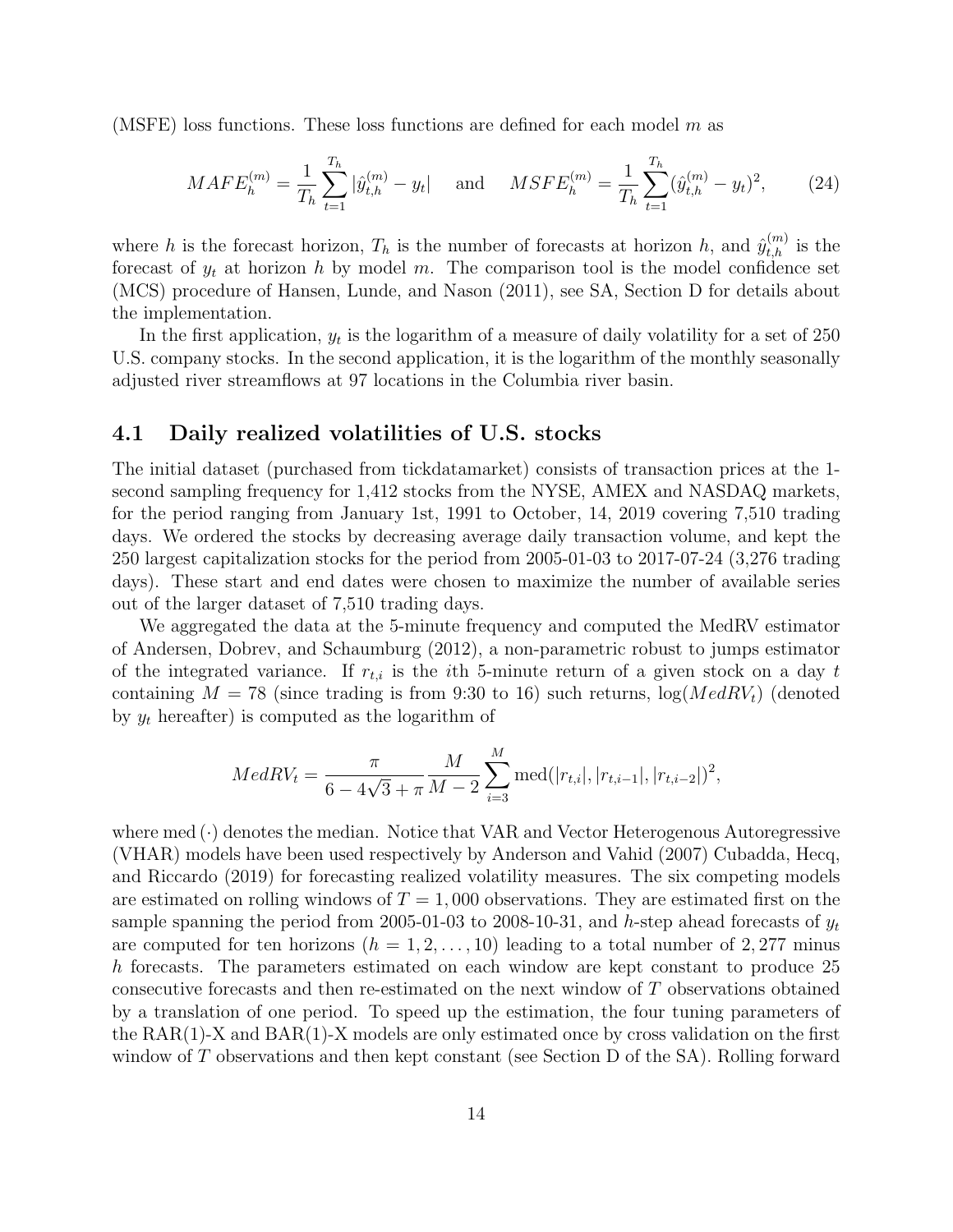is continued until the last possible window of the full sample. The models are estimated for each of the 250 available series.

The presence of long memory in the volatility of the log-returns of financial assets is a well recognized stylized fact (see Baillie, Bollerslev and Mikkelsen, 1996, Breidt, Crato and de Lima, 1998, Comte and Renault, 1998, Andersen, Bollerslev, Diebold and Ebens, 2001, among others). For the sake of illustration, the average value (over the 250 series) of the estimated d parameters of the  $ARFIMA(1, d, 0)$  obtained on the full sample is about 0.48 (with a standard deviation of 0.02). Despite the numerous models that generate long memory in volatility (from, e.g., Giraitis, Robinson and Surgailis, 2000, Hurvich, Moulines and Soulier, 2005, and Lieberman and Phillips, 2008, who focus specifically on realized volatility), there is however a debate on whether realized variance displays long memory or roughness. Recently, Shi and Yu (2021) shown that, when including an AR term in an ARFIMA model, both the semiparametric methods and maximum likelihood methods have trouble distinguishing a long memory process from a rough process.

To make sure that the empirical results are not specific to the chosen forecasting period, we compare the forecasting performance of the competing models on rolling windows. More specifically, the left panels of Figure 1 show, for three forecast horizons  $(h = 1, 5 \text{ and } 5)$ , the averages (over the 250 stocks) of the MAFE loss functions for a sequence of rolling samples of 250 forecasts. The right panels of the same figure shows the corresponding time evolution of the frequencies at which each model belongs to the MCS at the confidence level of 75% (denoted MCS75). A frequency of 50 (percent) for model m at date t means that the model m is in the MCS75 for fifty percent of the 250 series, the MCS75 in question being obtained using the loss function computed from the  $250$  forecasts ending at date t. Notice that to reduce the computing time, the MCS procedure is not applied to every consecutive window of 250 forecasts, but to every 25-th window, so that each line is drawn by joining 82 values. The corresponding figure based on the MSFE loss function is reported in the SA (Section E) and shows very similar results as Figure 1.

To complement the figures, Table 1 reports the average values (over the 82 windows) of the frequencies at which each model belongs to the MCS75, for all horizons  $h = 1, \ldots, 10$ . The following comments can be made, and they apply equally to both loss functions:

- AR(1) and AR(1)-X are strongly outperformed by the other models over the forecast period. Their average losses are larger (often strongly) than those of the other models. The frequencies of inclusion of these models in the MCS75 are very often smaller than 10 percent, and almost never above 20. This is confirmed in Table 1, where these two models are by far the least present on average in MCS75, whatever the forecast horizon.
- ARFIMA and HAR perform comparably, especially considering their average losses. Their frequencies of inclusion in the MCS75 are also similar, but sometimes more different than the corresponding losses. Overall, these frequencies fluctuate between 25 and 50 percent until mid-2012, and then between 50 and 70 percent. Table 1 shows that on average these two models belong to the MCS75 in about 50% of the cases, whatever the forecast horizon.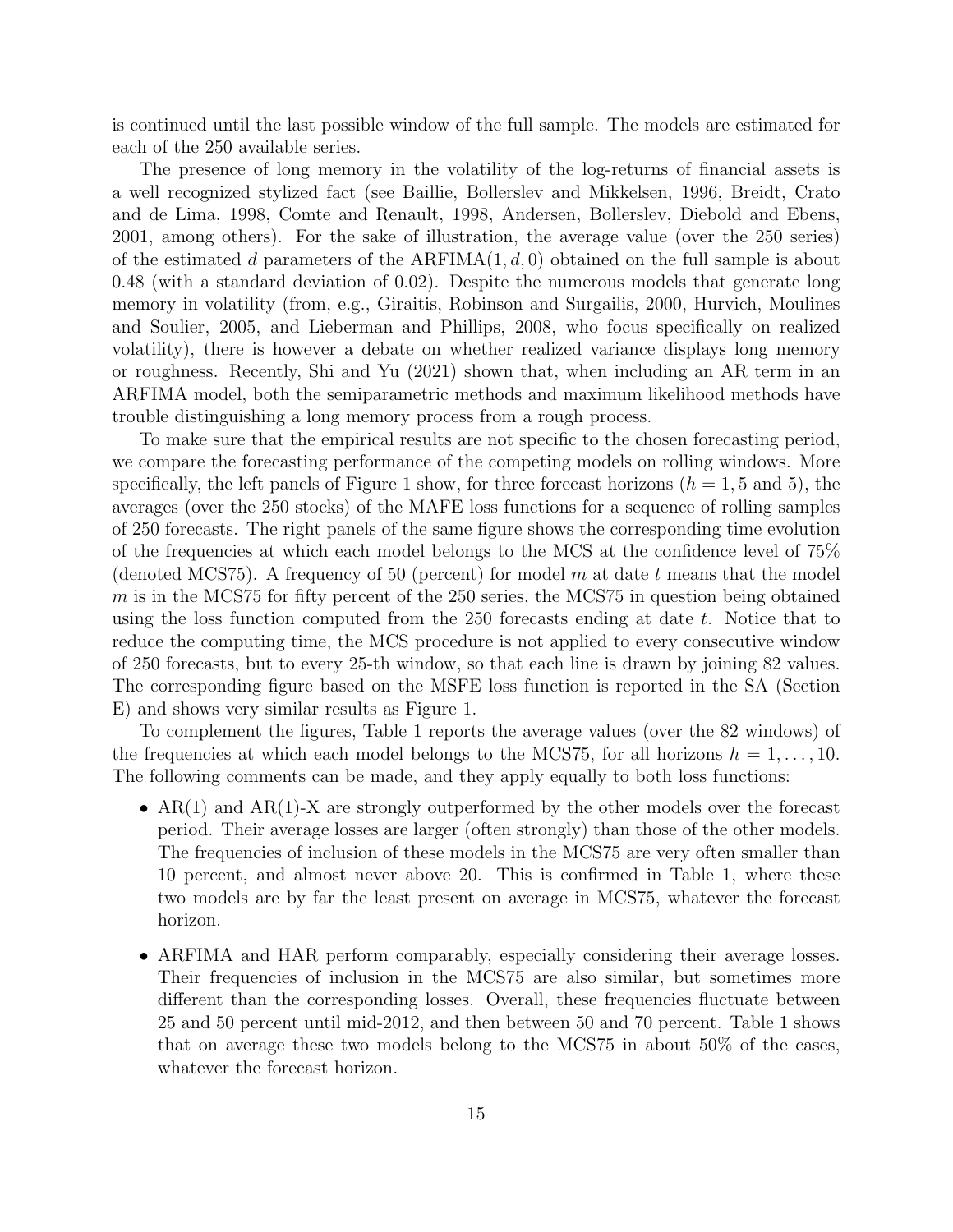

Figure 1: Left panels: Average (over the 250 series) MAFE loss computed on rolling windows of 250 observations. Right panels: Frequencies (over the 250 series), at each date, at which each model belongs to the MCS (at the 75% confidence level) for the MAFE loss function. The top block is for the forecast horizon  $h = 1$ , the middel one for  $h = 5$ , and the bottom one for  $h = 10$ .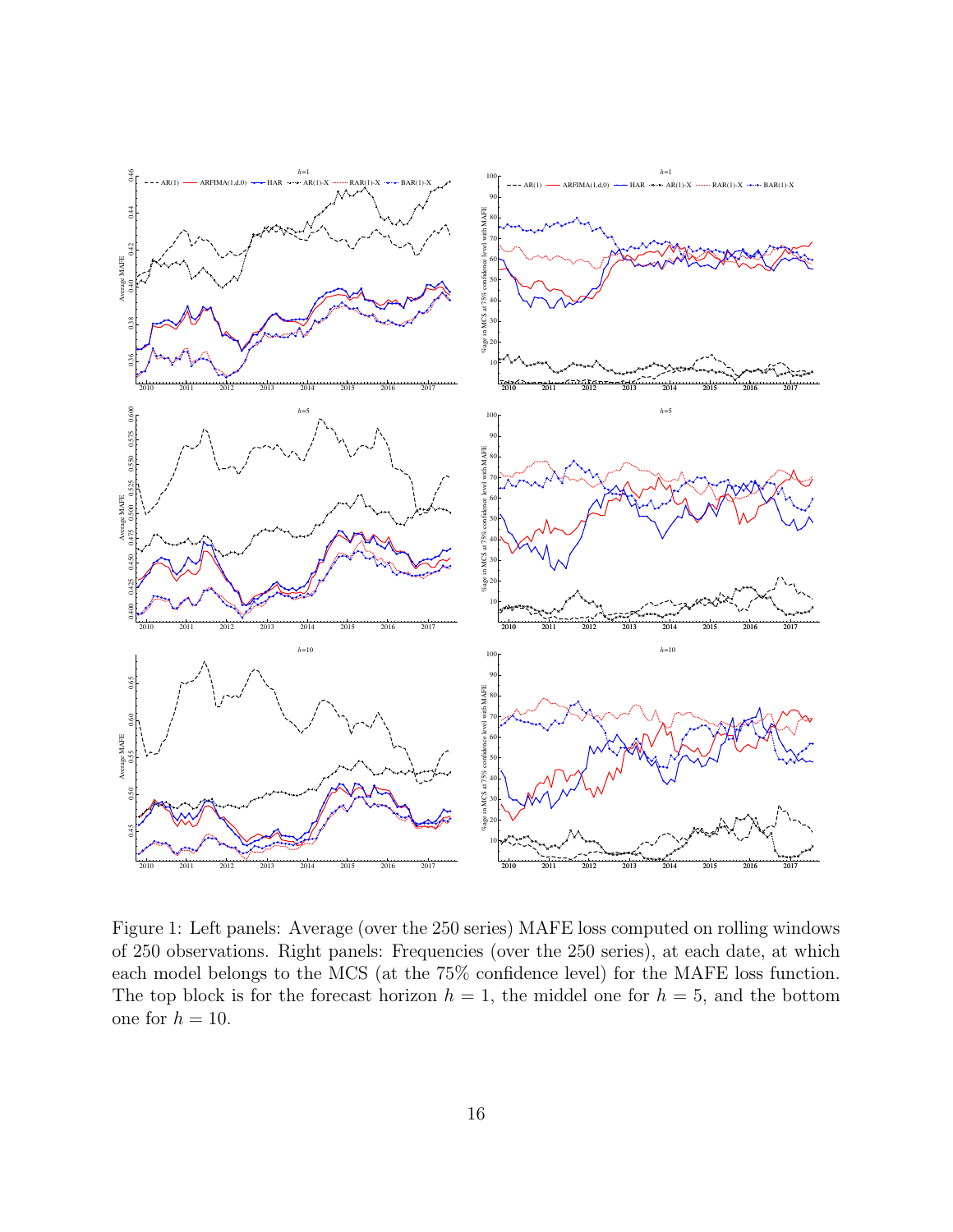| $\boldsymbol{h}$ | AR(1)       | ARFIMA(1,d,0) | <b>HAR</b> | $AR(1)-X$ | $RAR(1)-X$ | $BAR(1)-X$ |  |
|------------------|-------------|---------------|------------|-----------|------------|------------|--|
|                  | <b>MSFE</b> |               |            |           |            |            |  |
| $\mathbf{1}$     | 4.03        | 53.88         | 51.40      | 7.06      | 57.73      | 67.03      |  |
| $\overline{2}$   | 5.21        | 45.45         | 46.20      | 5.14      | 69.33      | 59.53      |  |
| 3                | 6.60        | 47.97         | 47.01      | 5.79      | 71.73      | 58.87      |  |
| 4                | 7.49        | 50.49         | 46.88      | 7.16      | 70.51      | 60.08      |  |
| $\overline{5}$   | 8.58        | 53.31         | 48.19      | 7.55      | 68.07      | 63.78      |  |
| 6                | 8.58        | 53.31         | 48.19      | 7.55      | 68.07      | 63.78      |  |
| $\overline{7}$   | 9.53        | 51.18         | 48.73      | 7.23      | 70.19      | 59.00      |  |
| 8                | 9.69        | 51.77         | 49.05      | 8.00      | 70.28      | 59.47      |  |
| 9                | 10.11       | 50.67         | 47.53      | 8.10      | 69.08      | 61.57      |  |
| 10               | 10.93       | 49.19         | 46.10      | 8.82      | 68.92      | 59.97      |  |
| <b>MAFE</b>      |             |               |            |           |            |            |  |
| $\mathbf{1}$     | 4.17        | 56.01         | 53.87      | 6.96      | 60.64      | 68.28      |  |
| $\overline{2}$   | 4.92        | 46.25         | 47.69      | 5.34      | 70.95      | 60.06      |  |
| 3                | 6.21        | 48.79         | 47.89      | 6.15      | 72.52      | 60.28      |  |
| $\overline{4}$   | 7.03        | 52.02         | 48.44      | 7.48      | 71.51      | 61.64      |  |
| 5                | 7.90        | 54.79         | 49.91      | 7.55      | 69.11      | 65.03      |  |
| 6                | 7.90        | 54.79         | 49.91      | 7.55      | 69.11      | 65.03      |  |
| $\overline{7}$   | 8.78        | 52.40         | 50.40      | 7.78      | 71.66      | 60.86      |  |
| 8                | 9.12        | 53.09         | 51.61      | 8.24      | 71.65      | 61.72      |  |
| 9                | 9.56        | 51.44         | 49.78      | 8.05      | 69.95      | 62.70      |  |
| 10               | 10.27       | 50.44         | 48.16      | 8.93      | 69.65      | 60.75      |  |

Table 1: Average frequencies (over the 250 series and the 82 rolling windows), at which each model belongs to the MCS (at the  $75\%$  confidence level) for each forecast horizon h

• RAR(1)-X and BAR(1)-X perform comparably and better than ARFIMA and HAR, with smaller losses and higher frequencies. The latter are most of the time between 65 and 75%, though for horizons 5 and 10, the RAR frequencies are higher (by 10 to 20 points) than the BAR frequencies in 2012 and 2013, and again from March 2016. Table 1 indicates that for  $h = 1$ ,  $\text{BAR}(1)$ -X is on average the most frequently in the MCS75 but for  $h > 1$ , RAR(1)-X is even better than BAR(1)-X, with an average frequency in the MCS75 around 70%, i.e., 20 points higher than ARFIMA and HAR.

In brief, the use of the theoretical constraints in the  $AR(1)$ -X model through the proposed Bayesian and ridge estimation methods strongly improves the model forecasting performance with respect to OLS. The bad performance of the latter is due to a lack of precision because 251 coefficients are estimated using 1,000 observations, whereas the shrinkage methods impose a relevant theoretical structure on the estimated coefficients. The performance of the shrinkage methods is also most of the time significantly superior to that of the ARFIMA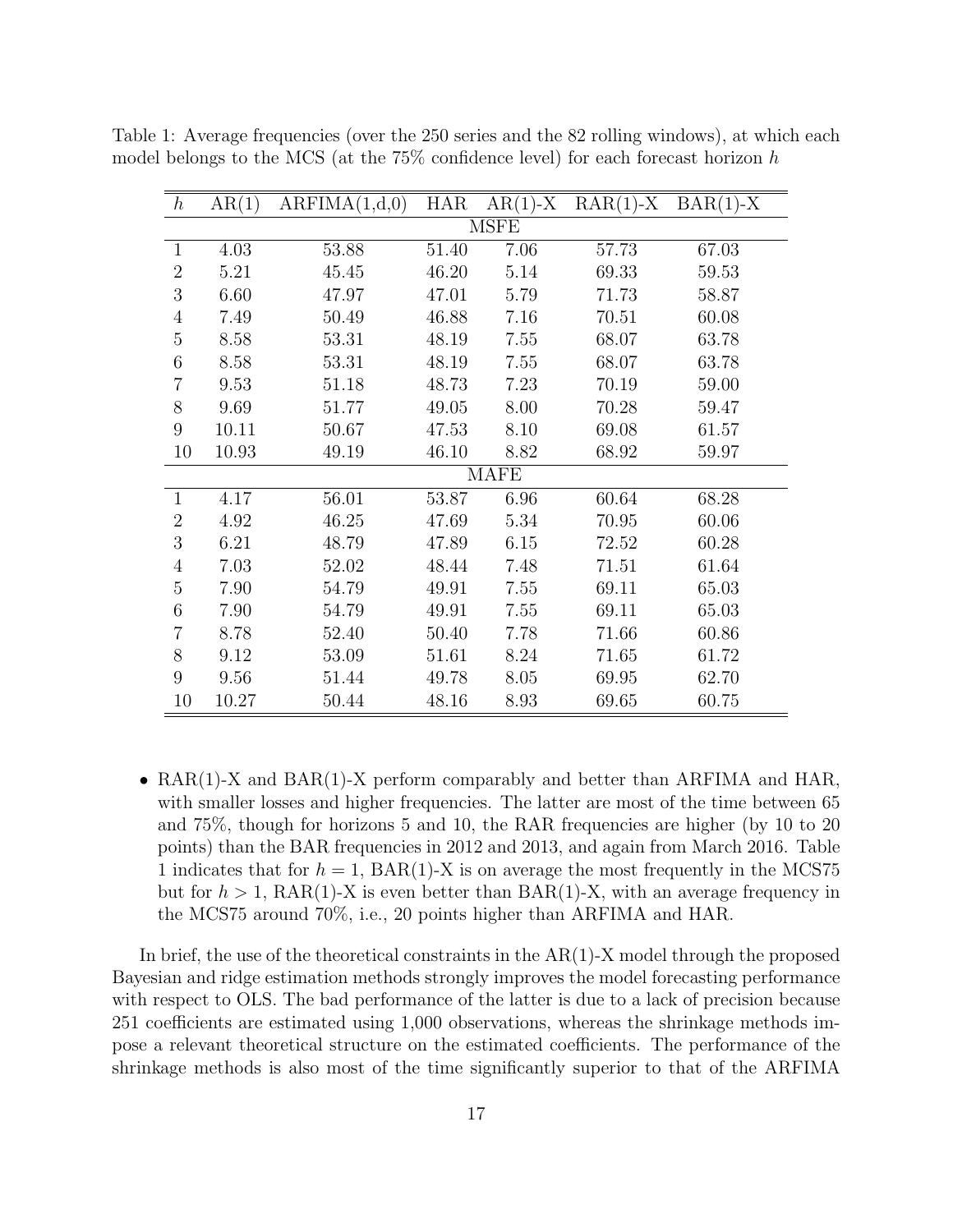and HAR models; this difference can be attributed to the use of a larger, but relevant, information set.

#### 4.2 Monthly river streamflows in the Columbia river basin

Natural streamflows play a significant role in shaping biological communities and they regulate ecological processes in local ecosystems. In most industrialized economies streamflows are modified as a result of human activity (agricultural, industrial, . . .), and regulated as such. Forecasting future flows is essential for planning dam discharges and adaptation.

In the hydrology community, many studies have been carried out to the test the long memory of streamflows, following the seminal paper of Hurst (1951) on dimensioning dams for the Nile river, and which pioneered the literature on long memory. For instance, Montanari, Rosso and Taqqu (1997) applied ARFIMA modelling to the monthly and daily inflows of Lake Maggiore, Italy. Depending on the modelling strategy, their confidence interval for the degree of long memory varies with a  $(.35, 45]$  range. This is a feature that has often been documented in the hydrology and streamflow forecasting literatures, and we provide a short overview of this literature in the SA (Section E).

To illustrate our modelling approach, we assess its forecasting accuracy using the Modified Streamflow dataset (M series) of the Columbia river basin provided by the Bonneville Power Administration (BPA), the United States Army Corps of Engineers and the U.S. Bureau of Reclamations. In their 2020 Level Modified Streamflow Report, Dakhlalla, et al. (2020, Section 1, page 1) explain that "Since irrigation practices have changed since the historical streamflows were observed, the historical streamflows have been adjusted to account for current levels of irrigation depletions." Hence "Modified streamflows are historical streamflows that would have been observed if current irrigation depletions (as of year 2018) existed in the past and if the effects of river regulation were removed." These modified flows allow for intertemporal comparisons of the natural inflows since they are adjusted to a common level of irrigation development and evaporation in upstream reservoirs and lakes, and they reflect no regulation by dams. They are recorded and computed at 97 locations in the Columbia river basin over 90 years (October 1928-December 2018, i.e., 1, 083 monthly observations). We model and forecast the logarithm of the monthly series and we adjust them for seasonal variations using X12arima in Oxmetrics version 8.10. Interactions between locations are not purely hierarchical (up or down stream) but reflect inter alia the dependence in climate, geography and weather variations.

To confirm the presence of long memory in the data, we estimated on the 97 series and on the full sample an  $ARFIMA(0, d, 0)$  and an  $ARFIMA(1, d, 0)$  model by Gaussian ML. The average  $d$  is equal to 0.45 with a standard deviation of 0.06 for the former and 0.21 with a standard deviation of 0.19 for the latter.

We report the results of a forecasting comparison of the six models listed at the beginning of this section. The estimation and forecasting are organized as described in the previous subsection, with rolling windows of 400 observations for estimation but because both the number of series and the number of observations are smaller than in the previous application, all models are re-estimated each time a new observation becomes available. The first window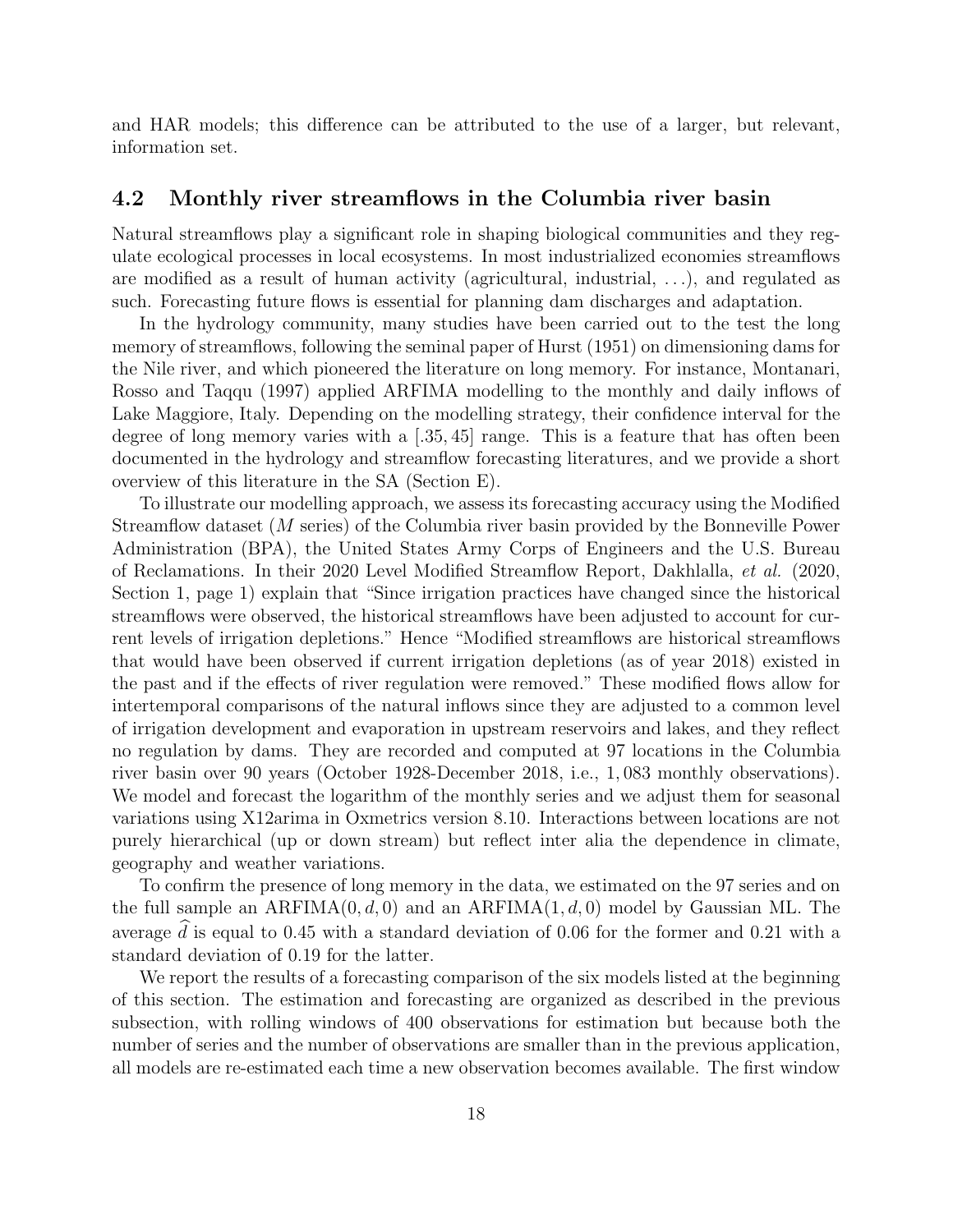

Figure 2: Left panels: Average (over the 97 series) MAFE loss computed on rolling windows of 50 observations. Right panels: Frequencies (over the 97 series), at each date, at which each model belongs to the MCS (at the 75% confidence level) for the MAFE loss function. The top block is for the forecast horizon  $h = 1$ , the bottom one for  $h = 5$ .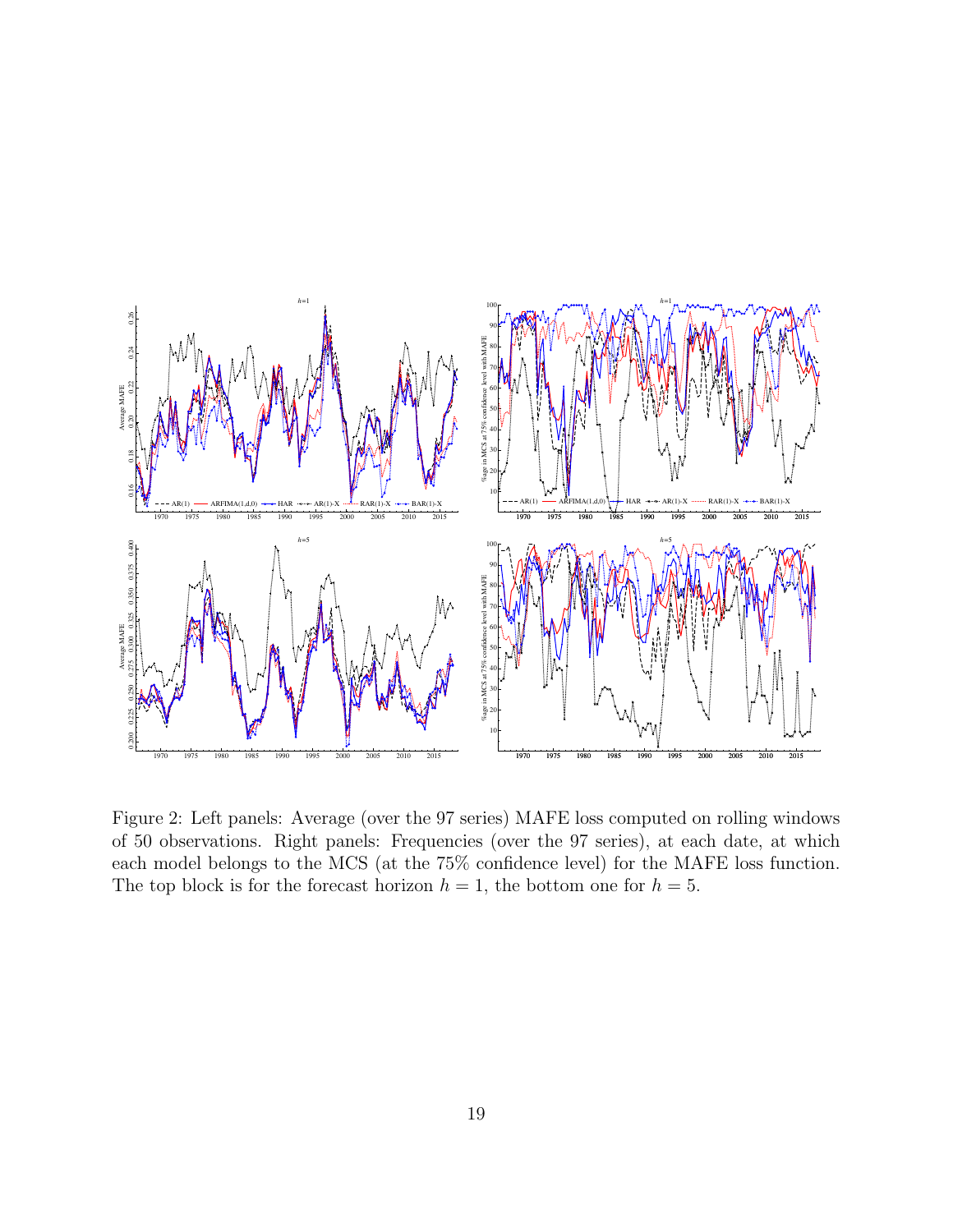corresponds to the period October 1928-January 1962. We obtain a total of 683 minus h forecasts for the 97 series, where  $h = 1, 2, \ldots, 6$ .

Figure 2 reports the forecasting results in the same way as Figure 1, but for horizons 1 and 5; the corresponding figure for MSFE loss (see SA, Section F). The MCS procedure is applied every 5-th window of 50 forecasts leading to a total of 125 tests. Table 2 reports the average frequencies for the six horizons.

| $\boldsymbol{h}$ | AR(1) | ARFIMA(1,d,0) | <b>HAR</b> | $AR(1)-X$ | $RAR(1)-X$ | $BAR(1)-X$ |  |
|------------------|-------|---------------|------------|-----------|------------|------------|--|
| <b>MSFE</b>      |       |               |            |           |            |            |  |
| 1                | 68.65 | 73.65         | 76.39      | 48.32     | 81.43      | 93.85      |  |
| 2                | 69.10 | 72.21         | 76.60      | 42.02     | 80.78      | 94.16      |  |
| 3                | 71.15 | 72.58         | 75.79      | 50.68     | 78.85      | 91.72      |  |
| 4                | 71.74 | 71.43         | 74.00      | 46.57     | 83.50      | 88.79      |  |
| 5                | 77.60 | 74.32         | 74.49      | 40.10     | 83.50      | 83.10      |  |
| 6                | 76.21 | 70.80         | 71.51      | 35.82     | 83.24      | 82.28      |  |
| <b>MAFE</b>      |       |               |            |           |            |            |  |
| 1                | 64.49 | 70.68         | 73.96      | 46.40     | 77.62      | 92.63      |  |
| $\overline{2}$   | 67.81 | 70.77         | 75.34      | 39.17     | 78.97      | 93.28      |  |
| 3                | 70.55 | 71.98         | 75.59      | 50.11     | 77.15      | 90.98      |  |
| 4                | 72.84 | 72.48         | 75.08      | 46.64     | 82.22      | 89.00      |  |
| 5                | 79.07 | 76.76         | 76.58      | 40.46     | 84.20      | 83.57      |  |
| 6                | 78.08 | 72.65         | 73.23      | 36.41     | 84.09      | 82.80      |  |

Table 2: Average frequencies (over the 97 series and the 125 rolling windows), at which each model belongs to the MCS (at 75% confidence level)

Theses results lead to the following comments:

- The AR(1)-X model (estimated by OLS) has the worst forecasting performance, whatever the forecasting horizon. Nevertheless, it is included in the MCS75 for 35 to 50% (depending on h) of the series on average, but through time, these frequencies fluctuate considerably, as can be seen on Figure 2.
- AR(1), ARFIMA, HAR have lower average losses and higher frequencies of inclusion in the MCS75 than  $AR(1)-X$ . The average frequencies of these models (see in Table 2) vary between 65 and 75% (depending on h).
- RAR(1)-X and BAR(1)-X are performing better than the other models, with average frequencies between 77 and 94%. BAR(1)-X belongs to the MCS75 in more than  $90\%$ of the cases for  $h = 1, 2$  and 3, which is about 10 to 15 points higher than RAR(1)-X. For  $h = 4$ , the difference is about 5 points in favor of BAR, and for  $h = 5$  and 6, the two models perform similarly.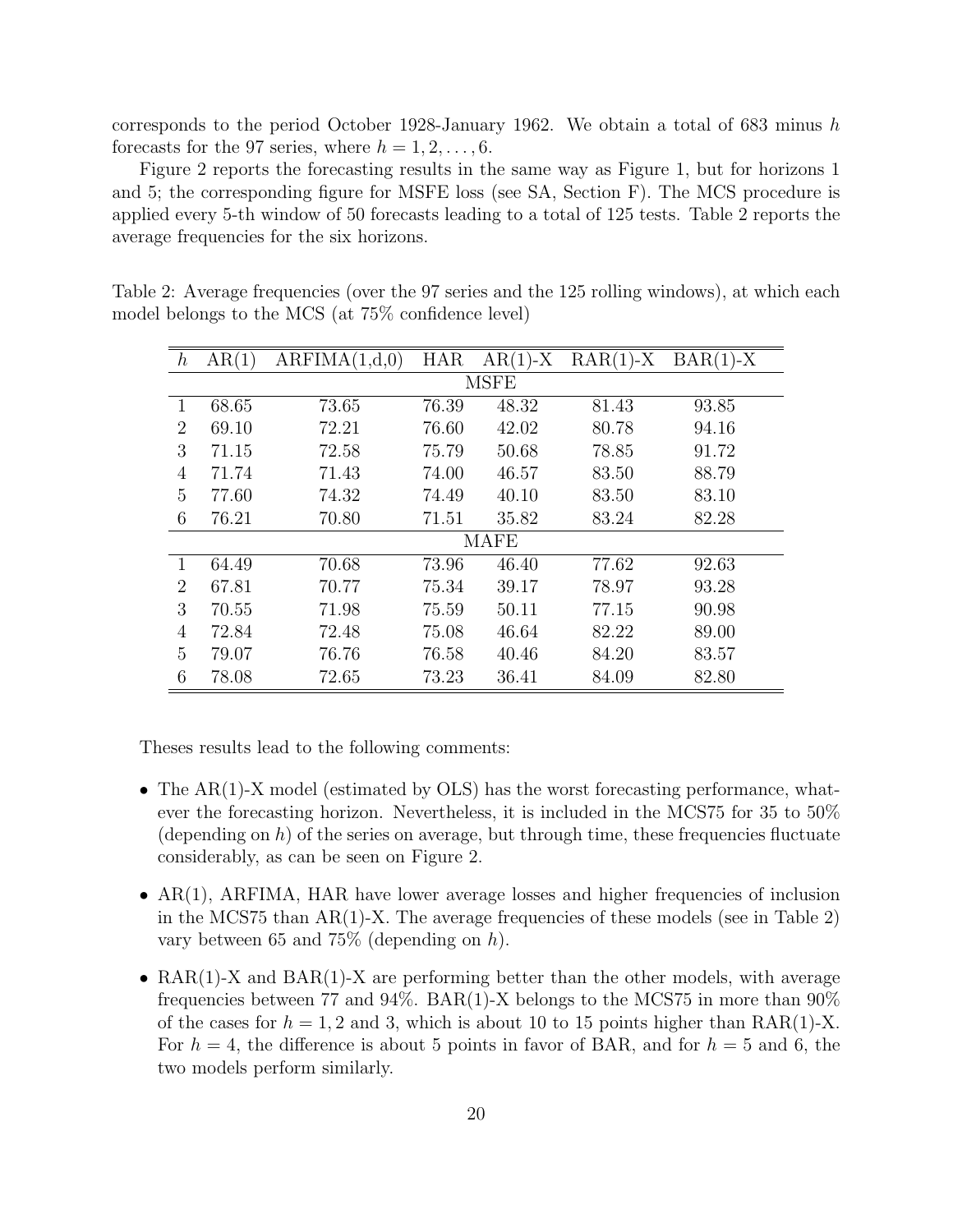

Figure 3: Average MAFE loss (for horizon 1) computed on rolling windows for an increasing number of X variables. Left panel: RAR(1)-X model for realized volatilities; the line for  $n-1 = 249$  is the same as in the top left graph of Figure 1. Right panel: BAR(1)-X model for modified river streamflows; the line for  $n - 1 = 96$  is the same as in the top left graph of Figure 2.

•  $AR(1)-X$  and  $BAR(1)-X$  have inclusion frequencies that are more stable through time than the other models.

#### 4.3 Impact of the cross-sectional dimension

In both applications, we used above the maximum possible number of "X" variables in the  $AR(1)$ -X equation, which is the number of available series  $(n)$  minus one. We now consider using a smaller number of additional series. We focus on the forecast results of the best forecasting model for each application:  $RAR(1)-X$  for the first application, and  $BAR(1)-X$ for the second. In each case, we perform estimations and forecasts for all series (250 and 97, respectively), with a number of non-autoregressive regressors set to  $n-1 = 9, 49, 99, 149, 199$ and 249 in the first application (249 corresponds to the results reported in Subsection 4.1), and  $n-1 = 16, 56$  and 96 in the second (with results for 96 as in Subsection 4.2). Figure 3, which reports the MAFE the loss functions for several values of  $n-1$ , shows clearly that increasing n reduces the values of loss functions (with some rare exceptions at some dates), and that the incremental decrease in loss becomes less important when n gets closer to the largest possible value.

### 5 Conclusions

This paper considers a novel approach in empirical work for modeling variables exhibiting long memory, using one lag of a large cross-section of related variables instead of the usual technique that models variables using a long history of their own lags. This approach is based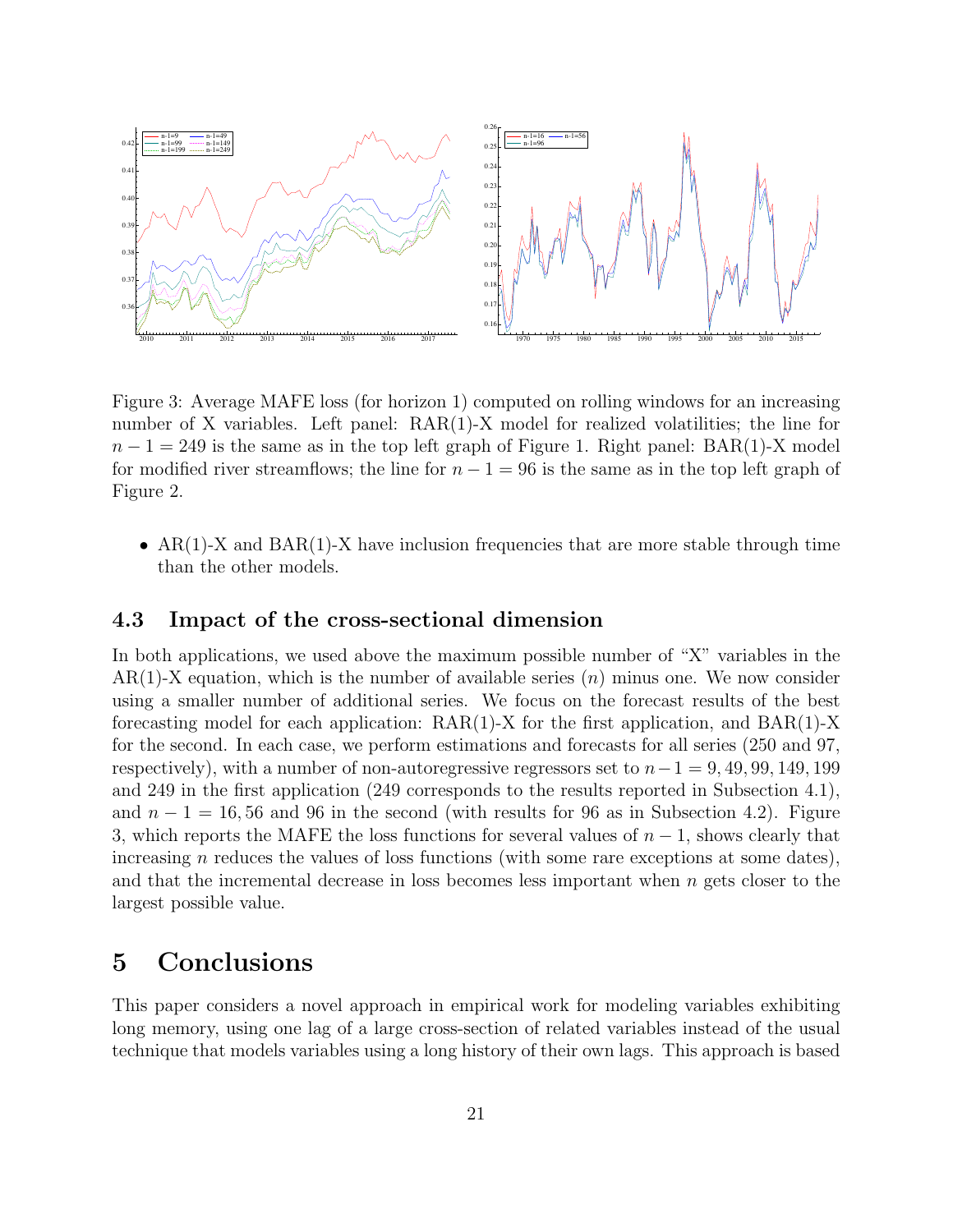on combining two theoretical contributions that prove that long memory in a variable can be caused by its dependences within a large system or network. We provide two estimation methods that harness the informativeness of the theoretical models and use them to drive the estimation, either via an extended ridge regression that shrinks the estimates toward a structure derived from the theory, or by using the latter to design an informative prior in a Bayesian setup.

In applications to realized volatilities of stocks and river streamflows, we show that the proposed modeling and estimation strategy improves upon standard univariate models (ARFIMA and HAR models) in terms of predicting series characterized by the presence of long memory. Such results suggest that it may be fruitful to model variables that exhibit long range dependence by using one lag of a set of related variables, provided that the cross-sectional dimension is large.

The success of the proposed approach opens the door to more exploration about the impact that dependencies within a large network or system may have on each variable's idiosyncractic long range persistence. It could readily be extended to include richer shortterm dynamics (e.g., through  $VAR(p)$  modeling, with  $p > 1$ ) or higher dimensional networks.

### Appendix

# A: Proof of (12) and of (16)

Proof of (12): notice that  $(\beta' \iota - \beta'_0 \iota)^2 = (\beta' \iota - \beta'_0 \iota)(\beta' \iota - \beta'_0 \iota)' = \beta' \iota \iota' \beta - 2\beta' \iota \iota' \beta_0 + \beta'_0 \iota \iota' \beta_0$ . By developing the quadratic forms, the ER objective function (11) is equal to  $\beta'Z'Z\beta$  –  $2\boldsymbol{\beta}'\mathbf{Z}'\mathbf{Y} + \boldsymbol{\beta}'\mathbf{\Lambda}_k\boldsymbol{\beta} - 2\boldsymbol{\beta}'\mathbf{\Lambda}_k\boldsymbol{\beta}_0 + \lambda_s^2\boldsymbol{\beta}'\boldsymbol{\mu}'\boldsymbol{\beta} - 2\lambda_s^2\boldsymbol{\beta}'\boldsymbol{\mu}'\boldsymbol{\beta}_0 + \mathbf{Y}'\mathbf{Y} + \lambda\boldsymbol{\beta}'_0\mathbf{\Lambda}_k\boldsymbol{\beta}_0 + \lambda_s^2\boldsymbol{\beta}'_0\boldsymbol{\mu}'\boldsymbol{\beta}_0.$  Solving the first-order condition yields the solution (12).

Proof of (16): to show that the kernel (14) corresponds to (16), we can write that (14) is equal to

$$
\exp\{-\frac{1}{2}[(\boldsymbol{\beta}-\boldsymbol{\beta}_0)'Q_0(\boldsymbol{\beta}-\boldsymbol{\beta}_0)+h_0(\boldsymbol{\beta'}\boldsymbol{\iota}-\boldsymbol{\beta}_0'\boldsymbol{\iota})(\boldsymbol{\beta'}\boldsymbol{\iota}-\boldsymbol{\beta}_0'\boldsymbol{\iota})']\} = K_0 \exp[-\frac{1}{2}f(\boldsymbol{\beta})],
$$

where  $K_0$  does not depend on  $\beta$  and

$$
f(\boldsymbol{\beta}) = \boldsymbol{\beta}'(\boldsymbol{Q}_0 + h_0\boldsymbol{\iota}\boldsymbol{\iota}')\boldsymbol{\beta} - 2\boldsymbol{\beta}'(\boldsymbol{Q}_0\boldsymbol{\beta}_0 + h_0\boldsymbol{\iota}\boldsymbol{\beta}'_0\boldsymbol{\iota}) = (\boldsymbol{\beta} - \bar{\boldsymbol{\beta}}_0)'V_0^{-1}(\boldsymbol{\beta} - \bar{\boldsymbol{\beta}}_0) + C_0,
$$

where  $V_0^{-1} = \mathbf{Q}_0 + h_0 \boldsymbol{\iota} \boldsymbol{\iota}'$ ,  $\bar{\beta}_0 = V_0(\mathbf{Q}_0\beta_0 + h_0 \boldsymbol{\iota} \beta_0' \boldsymbol{\iota})$ , and  $C_0 = \bar{\beta}_0' V_0^{-1} \bar{\beta}_0$  does not depend on  $\beta$ . Hence, the prior density depends on  $\beta$  only through  $\exp[-\frac{1}{2}]$  $\frac{1}{2}(\dot{\boldsymbol{\beta}}-\bar{\boldsymbol{\beta}_0})'\boldsymbol{V_0}^{-1}(\boldsymbol{\beta}-\bar{\boldsymbol{\beta}_0})],$ which is the kernel of the Gaussian density  $N_k(\beta_0, V_0)$ . To show that this Gaussian density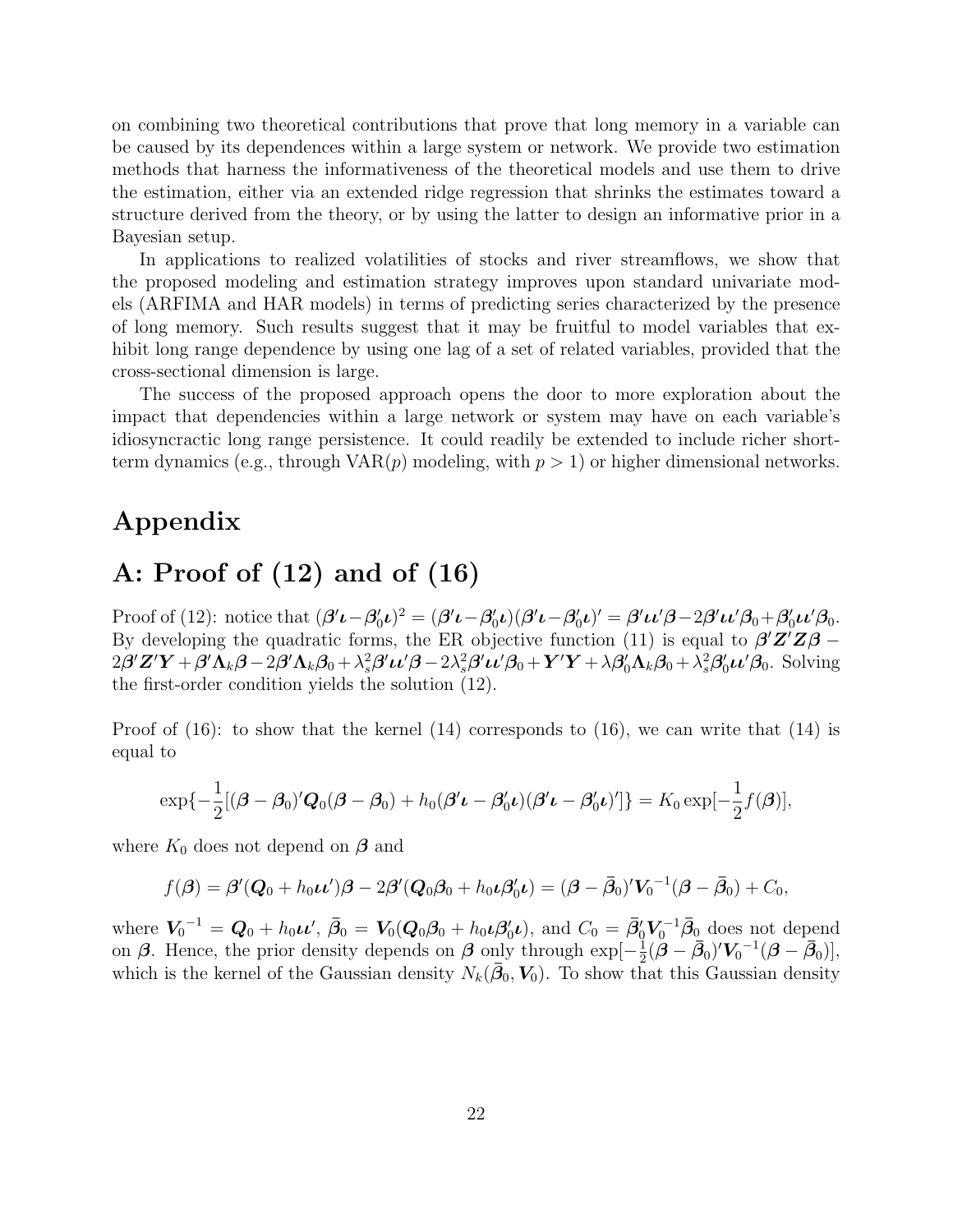is the same as (16), we show that  $\bar{\beta}_0 = \beta_0$ :

$$
\bar{\beta}_0 = (\mathbf{Q}_0 + h_0 \mathbf{u}'^{-1} (\mathbf{Q}_0 \beta_0 + h_0 \mathbf{u} \beta'_0 \mathbf{u}) = (\mathbf{Q}_0^{-1} - \frac{h_0 \mathbf{Q}_0^{-1} \mathbf{u}' \mathbf{Q}_0^{-1}}{1 + h_0 \mathbf{u}' \mathbf{Q}_0^{-1} \mathbf{u}}) (\mathbf{Q}_0 \beta_0 + h_0 \mathbf{u} \beta'_0 \mathbf{u})
$$
\n
$$
= \beta_0 + h_0 \mathbf{Q}_0^{-1} \mathbf{u} \beta'_0 \mathbf{u} - \frac{1}{1 + h_0 \mathbf{u}' \mathbf{Q}_0^{-1} \mathbf{u}} (h_0 \mathbf{Q}_0^{-1} \mathbf{u} \underbrace{\mathbf{u}' \mathbf{Q}_0^{-1} \mathbf{Q}_0 \beta_0}_{= \beta'_0 \mathbf{u}} + h_0 \mathbf{Q}_0^{-1} \mathbf{u}' \mathbf{Q}_0^{-1} h_0 \mathbf{u} \beta'_0 \mathbf{u})
$$
\n
$$
= \beta_0 + h_0 \mathbf{Q}_0^{-1} \mathbf{u} \beta'_0 \mathbf{u} \left( 1 - \frac{1}{1 + h_0 \mathbf{u}' \mathbf{Q}_0^{-1} \mathbf{u}} - \frac{h_0 \mathbf{u}' \mathbf{Q}_0^{-1} \mathbf{u}}{1 + h_0 \mathbf{u}' \mathbf{Q}_0^{-1} \mathbf{u}} \right) = \beta_0.
$$

In the first line, the explicit form of the inverse of  $Q_0 + h_0 \mu'$  is obtained by applying the Sherman-Morrison formula.

### B: Bayesian estimation of the AR-X(1) model

The results exposed in this appendix are included for ease of reference. They are well known, see e.g., Bauwens, Lubrano, and Richard (1999) for details.

For the regression Equation (8), with the assumption of normality of the error term, the prior (13) and (16), the posterior density of  $\beta$  and  $\sigma^2$  is proportional to

$$
(\sigma^2)^{-(T+2)/2} \exp\{-\frac{\hat{s}}{2\sigma^2}\} \exp\{-\frac{1}{2}(\boldsymbol{\beta}-\hat{\boldsymbol{\beta}})' \frac{\mathbf{Z}'\mathbf{Z}}{\sigma^2}(\boldsymbol{\beta}-\hat{\boldsymbol{\beta}})\} \exp\{-\frac{1}{2}(\boldsymbol{\beta}-\boldsymbol{\beta}_0)' \mathbf{V}_0^{-1}(\boldsymbol{\beta}-\boldsymbol{\beta}_0)\}, (25)
$$

where  $\hat{\boldsymbol{\beta}}$  is the OLS estimator  $(\boldsymbol{Z}'\boldsymbol{Z})^{-1}\boldsymbol{Z}'\boldsymbol{Y}$ , and  $\hat{s}$  is the sum of squared OLS residuals.

Because the prior density is not conjugate, the posterior marginal density of  $\beta$  is not available analytically. However, the posterior density of  $(\beta, \sigma^2)$  can be simulated by applying a Gibbs sampler iterating between  $\beta$  and  $\sigma^2$ . Indeed, the posterior density of  $\beta$  conditional on  $\sigma^2$  is Gaussian:

$$
\boldsymbol{\beta}|\sigma^2, \boldsymbol{Y}, \boldsymbol{Z} \sim \mathsf{N}_k(\boldsymbol{\beta}_*, \boldsymbol{V}_*),
$$
\n(26)

where

$$
\mathbf{V}_{*} = \left(\frac{\mathbf{Z}'\mathbf{Z}}{\sigma^2} + \mathbf{V}_0^{-1}\right)^{-1},\tag{27}
$$

$$
\beta_* = \mathbf{V}_* \left( \frac{\mathbf{Z}' \mathbf{Y}}{\sigma^2} + \mathbf{V}_0^{-1} \boldsymbol{\beta}_0 \right) := \beta_* (\sigma^2). \tag{28}
$$

and the complementary conditional density of  $\sigma^2$  is inverted-gamma:

$$
\sigma^2|\boldsymbol{\beta} \sim \text{IG}(T, (\boldsymbol{Y} - \boldsymbol{Z}\boldsymbol{\beta})'(\boldsymbol{Y} - \boldsymbol{Z}\boldsymbol{\beta})). \tag{29}
$$

The Gibbs sampling algorithm to generate S draws  $(\mathcal{B}^{(s)}, (\sigma^2)^{(s)})$ , for  $s = 1, 2, ..., S$ , from the posterior of the parameters (after  $S_0$  warming-up draws) is organized as follows:

1. Choose an initial value  $(\sigma^2)^{(0)}$  (e.g.  $\hat{s}/(T-k-2)$ ).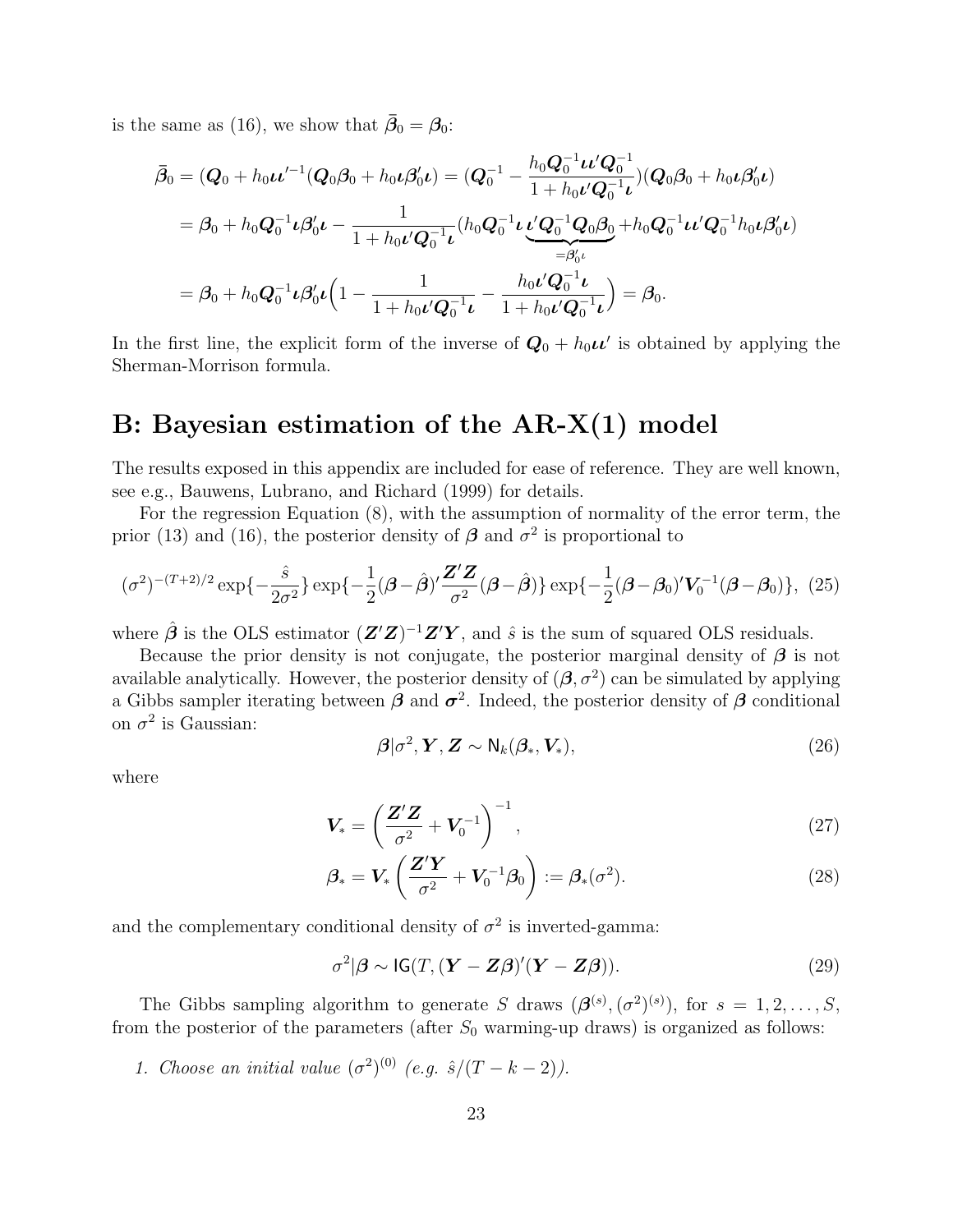- 2. Set  $s = 1$ .
- 3. Draw successively  $\beta^{(s)}$  from the normal density (26) where  $\beta_*$  and  $Q_*$  are computed with  $\sigma^2 = (\sigma^2)^{(s-1)}$ , and  $(\sigma^2)^{(s)}$  from  $\mathsf{IG}(T, (\mathbf{Y} - \mathbf{Z}\boldsymbol{\beta}^{(s)})'(\mathbf{Y} - \mathbf{Z}\boldsymbol{\beta}^{(s)})).$
- 4. Set  $s = s + 1$  and go to step 3 unless  $s > S_0 + S$ .
- 5. Discard the first  $S_0$  values of  $\boldsymbol{\beta}^{(s)}$  and  $(\sigma^2)^{(s)}$ .

The posterior expectation of  $\beta$  is approximated by the mean of the S draws  $\beta^{(s)}$ , or by the mean of the S conditional expectations  $\mathcal{B}_{*}[(\sigma^{2})^{(s)}].$ 

# C: Explanation of (23)

Using  $a_0 = (1-d_0)/(n-1)$ ,  $\mathbf{A}_0 = d_0 \mathbf{I}_n + a_0 (\mathbf{J}_n - \mathbf{I}_n) = \frac{n d_0 - 1}{n-1} \mathbf{I}_n + \frac{1-d_0}{n-1}$  $\frac{1-d_0}{n-1}$ **J**<sub>n</sub>. Using  $J_n^h = n^{h-1}$ **J**<sub>n</sub> for  $h \geq 1$  and denoting  $I_n$  as  $J_n^0$ ,

$$
\mathbf{A}_{0}^{h} = \sum_{j=0}^{h} \frac{h!}{j! (h-j)!} \left[ \left( \frac{nd_{0} - 1}{n-1} \right)^{h-j} \left( \frac{1 - d_{0}}{n-1} \right)^{j} \right] \mathbf{J}_{n}^{j}
$$

$$
= \left( d_{0} + \frac{d_{0} - 1}{n-1} \right)^{h} \mathbf{I}_{n} + \frac{1}{n} \left[ 1 - \left( d_{0} + \frac{d_{0} - 1}{n-1} \right)^{h} \right] \mathbf{J}_{n}
$$

and hence  $A_0^h = (d_0^h + o(n^{-1})) I_n + (\frac{1-d_0^h}{n} + o(n^{-1})) J_n$ , for  $n >> h$ , so that the first row is then close to  $(d_0^h, \frac{1-d_0^h}{n}, \dots, \frac{1-d_0^h}{n})'$ . The target  $\beta_{h,0}$  in (23) is obtained by putting 0 as first element and dividing the last  $n-1$  elements by  $n-1$  (instead of n) to ensure that the sum of the target is exactly equal to 1.

### D: Technical details

#### Model confidence set

The procedure of Hansen et al. (2011) is applied using the MAFE and MSFE loss functions defined in (24) to perform the hypothesis tests of equal predictive accuracy needed to obtain each model confidence set. These tests are performed at the 25% significance level, so that the resulting MCS is at the confidence level of 75%. The test statistic is the range statistic that requires a bootstrap procedure.

For the application to daily realized volatilities, 10,000 bootstrap samples are used, with a block length of 5 observations to account for potential serial correlation and conditional heteroscedasticity in the losses. For the application to monthly river streamflows, the number of bootstrap samples is 10,000 and the block length is 3.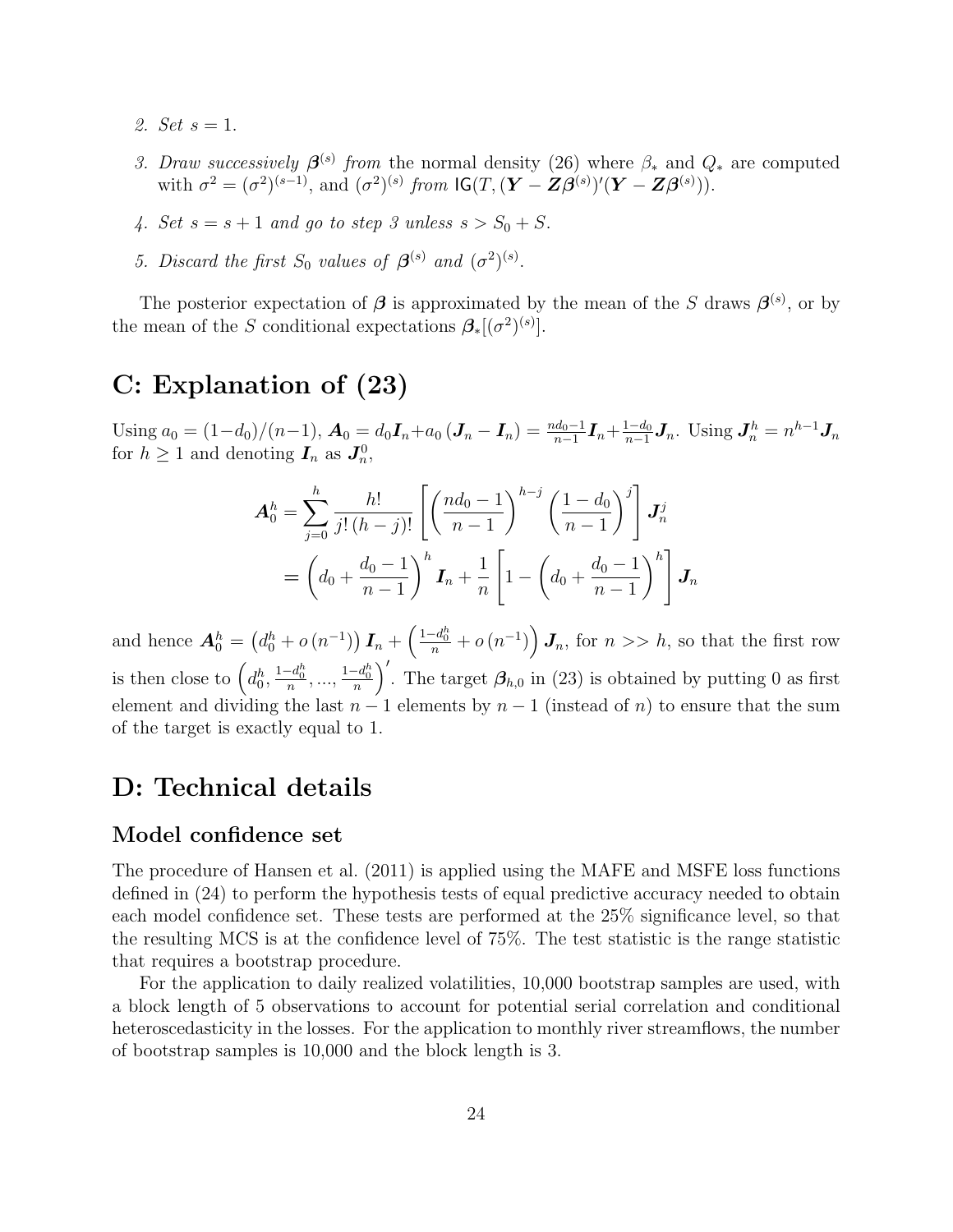#### Cross validation

Table 3 reports the grids of the cross validations performed to choose the values of the tuning parameters that determine the shrinkage of the RAR(1)-X and BAR(1)-X models. The grids are the same for both applications. The cross validations are performed only on the first estimation window. It might be more to the advantage of both methods to renew the cross validation for each new window of estimation, but this would increase the computation time considerably.

|            | $d_0$            | $0.2$ to $0.55$ by steps of $0.025$   |
|------------|------------------|---------------------------------------|
| $RAR(1)-X$ | $\lambda_d^{-1}$ | $0.01$ to $0.05$ by steps of $0.01$   |
|            | $\lambda_a^{-1}$ | $0.01$ to $0.05$ by steps of $0.01$   |
|            | $\lambda_S^2$    | 0 to 5,000 by steps of $1,000$        |
|            | $d_0$            | $0.2$ to $0.55$ by by steps of $0.05$ |
| $BAR(1)-X$ | $S_d$            | $0.01$ to $0.05$ by steps of $0.01$   |
|            | $s_a$            | $0.01$ to $0.05$ by steps of $0.01$   |
|            | $h_0$            | 0 to 5,000 by steps of $1,000$        |

Table 3: Grids for the cross validations

For the sake of illustration, Figures 4 and 5 provide the histograms of the values obtained by the cross validations, for RAR(1)-X and BAR(1)-X and  $h = 1$ . The ordinates show the number of series, for example  $d_0$  is equal to 0.55 for a little less than 150 series (out of 250) for RAR and a little more than 150 for BAR in the first application. In the second application, the cross validation procedure chooses  $d_0 = 0.55$  for about half of the series, and the value 0.2 for about 25 percent in the case of RAR (40 in the case of BAR).

The parameters  $1/\lambda_d$  of RAR and  $s_d$  in BAR are selected at the lowest values of the grid (0.01 or 0.02) for about two-thirds of the series in the first application. In the second application,  $1/\lambda_d$  is selected in equal proportions at the boundaries of the grid range (0.01) and 0.05), whereas  $s_d$  is selected mainly at the end of the range. The parameters  $1/\lambda_a$  of RAR and  $s_a$  in BAR are selected differently between RAR and BAR and between applications 1 and 2.

The additional shrinkage of the sum of the coefficients toward 1 by the parameter  $\lambda_S^2$ (RAR) or the equivalent parameter  $h_0$  (BAR) is effective for abound 120 series (about 48) percent) in the first application, but for very few series in the second application. The impact of the shrinkage of the sum towards unity is, however, effective through the other constraints. In the first application, the OLS estimated sum ranges from -0.06 to 1.50 (over the 150 series), the mean being 0.92 and the standard deviation 0.23; RAR estimation results in the range (0.66, 1.44), with mean 0.97 and standard deviation 0.11; the BAR range is (0.65, 1.48) with the same mean and standard deviation as RAR.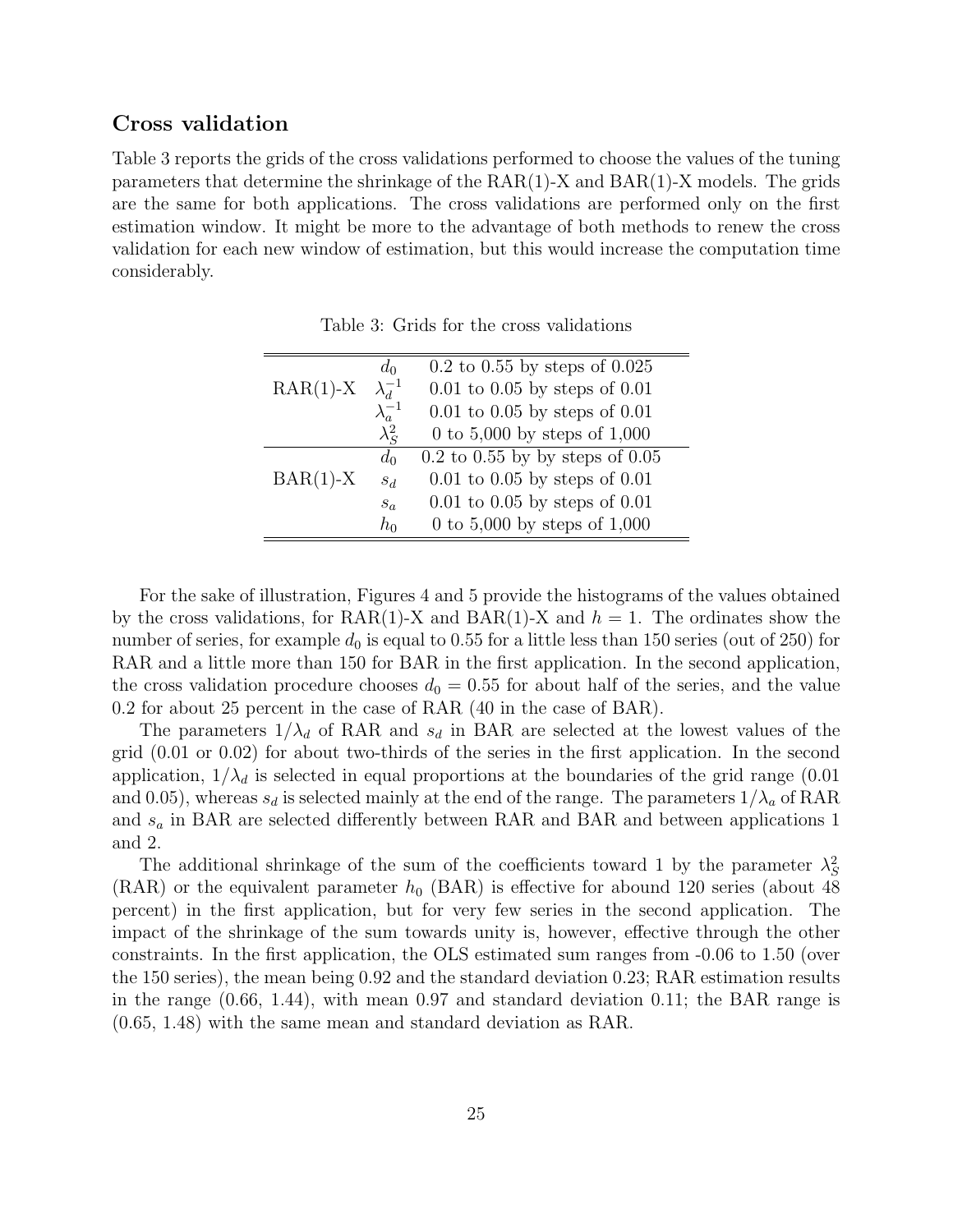

Figure 4: Histogram of the four tuning parameters estimated by cross validation on the first sample of 1,000 observations for the application to realized volatilities .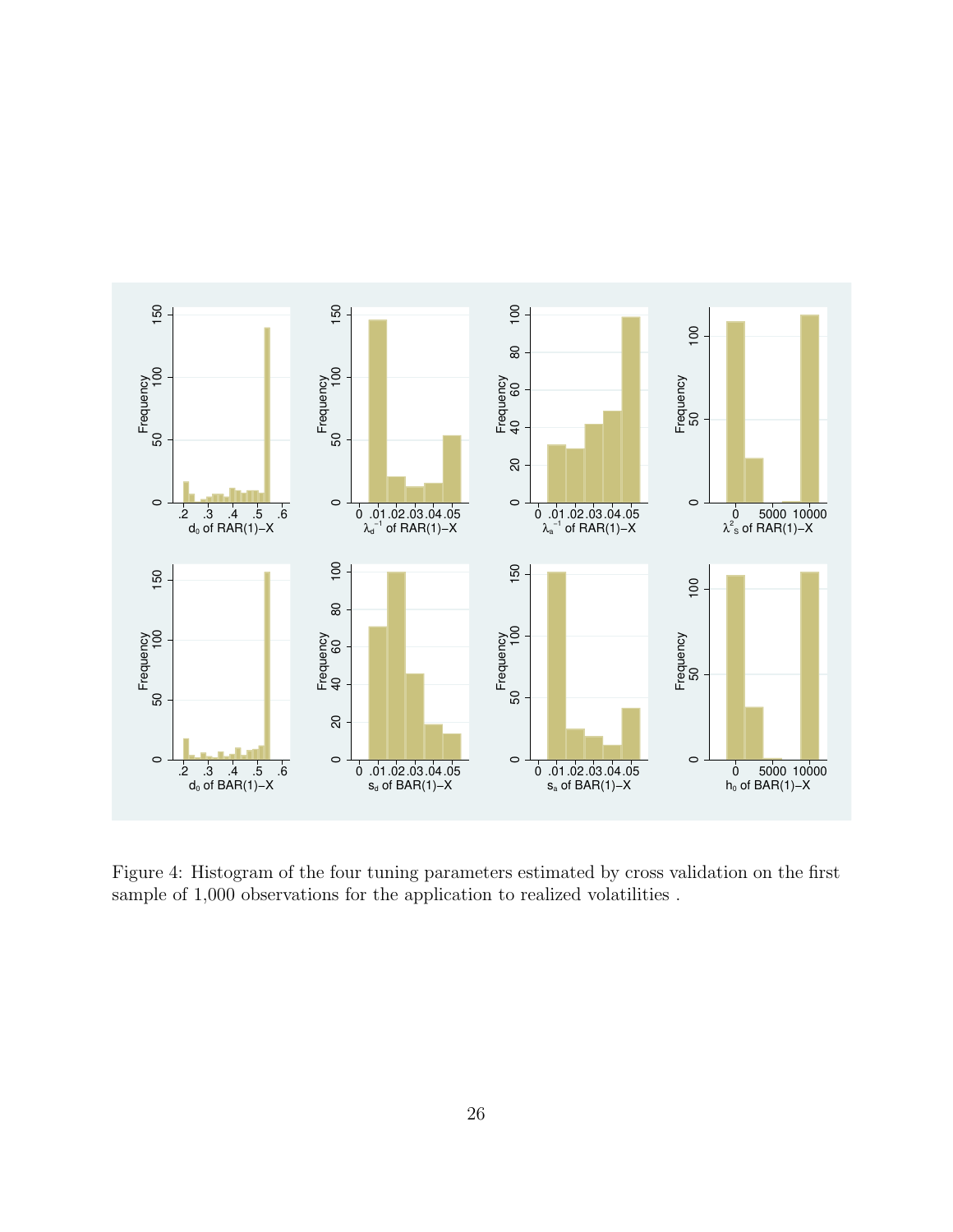

Figure 5: Histograms of the four tuning parameters estimated by cross validation on the first sample of 400 observations for the application to the modified river streamflows.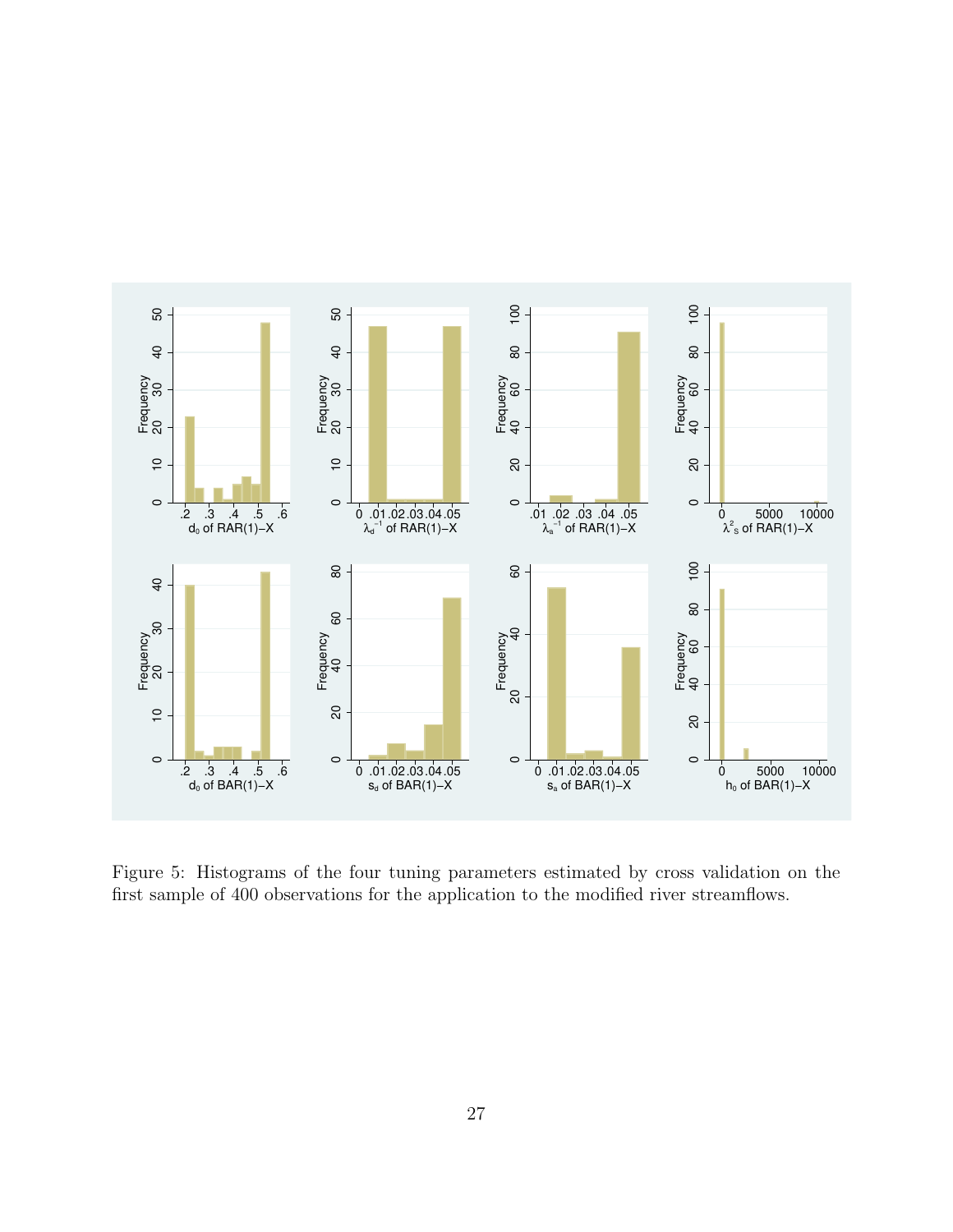### E: Data source and references for the second application

### Short literature review

Ooms and Franses (2001) documented that monthly river flow data displays long memory, in addition to pronounced seasonality, based on simple time series plots and periodic sample autocorrelations. Wang, et al. (2005) and Koscielny-Bunde, et al. (2006) obtained similar results for daily data for a sample of river basins. It must be noted that long memory is not found in all hydrological datasets, depending on the data considered, the frequency and length of observation (see, for instance, Rao and Bhattacharya, 1999, and Montanari et al., 2000), but as mentioned in the doctoral thesis of Wen Wang (2006) at the Technological University of Delft, ARFIMA models remained at the time the main contenders for forecasting streamflows (though some neural network based techniques may help capturing some nonlinearities). Over the last 15 years, the literature has explored machine learning techniques (artificial neural networks, support vector machines, . . .) for forecasting hydrological series and have found mixed evidence depending on the situations. To assess these results Papacharalampous et al. (2019) perform an extensive comparison of 20 prototypical multistep forecasting models (11 'stochastic', i.e., extensions of ARMA models, and 9 'machine learning' models) over hundreds of simulated and empirical datasets and using 18 accuracy metrics. Their findings are that (i) most empirical series exhibit a degree of long memory between 0 and 0.45, with a median close to 0.2 (see their Figure 1),  $(ii)$  the most accurate 'stochastic' and machine learning techniques perform similarly, and (iii) ARFIMA models belong to the class of most accurate 'stochastic' techniques (see their Figure 18).

### Data source

The data for the modified river streamflows of the Columbia river basin are available at "https://www.bpa.gov/-/media/Aep/power/historical-streamflow-reports/ historic-streamflow-all-monthly-data.zip". The BPA report states that "at certain locations, modified flow values can be negative during instances when the evaporation and/or irrigation adjustments are larger than the calculated inflows or routed flows. In these cases, it is likely that current levels of irrigation require more water than was historically observed". As we work with the logarithm of modified flows, we disregarded the four locations with negative values.

### F: Figures using the MSFE loss function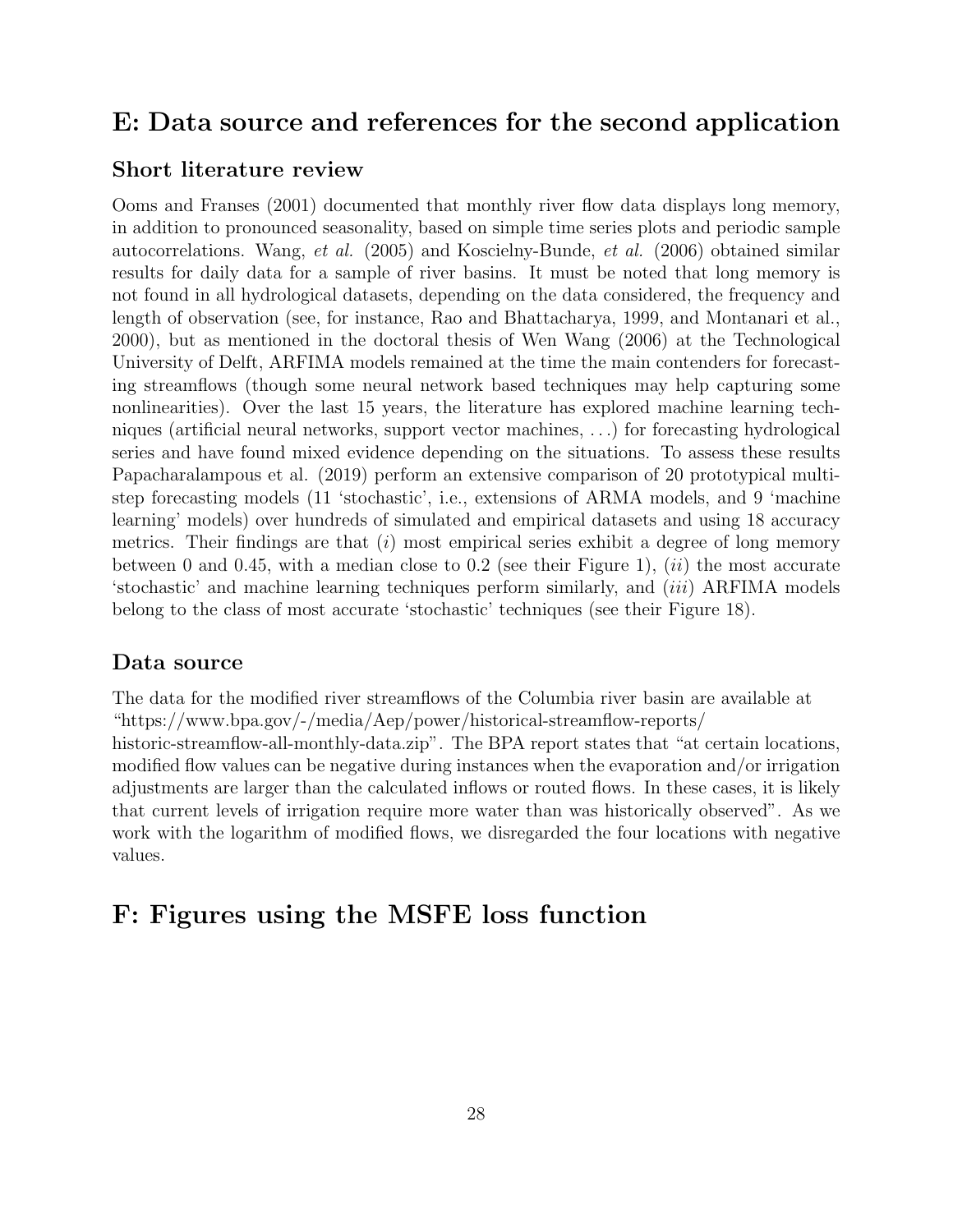

Figure 6: Application to realized volatilities. Left panels: Average (over the 250 series) MSFE loss computed on rolling windows of 250 observations. Right panels: Frequencies (over the 250 series), at each date, at which each model belongs to the MCS (at the 75% confidence level) for the MSFE loss function. The top block is for the forecast horizon  $h = 1$ , the middel one for  $h = 5$ , and the bottom one for  $h = 10$ .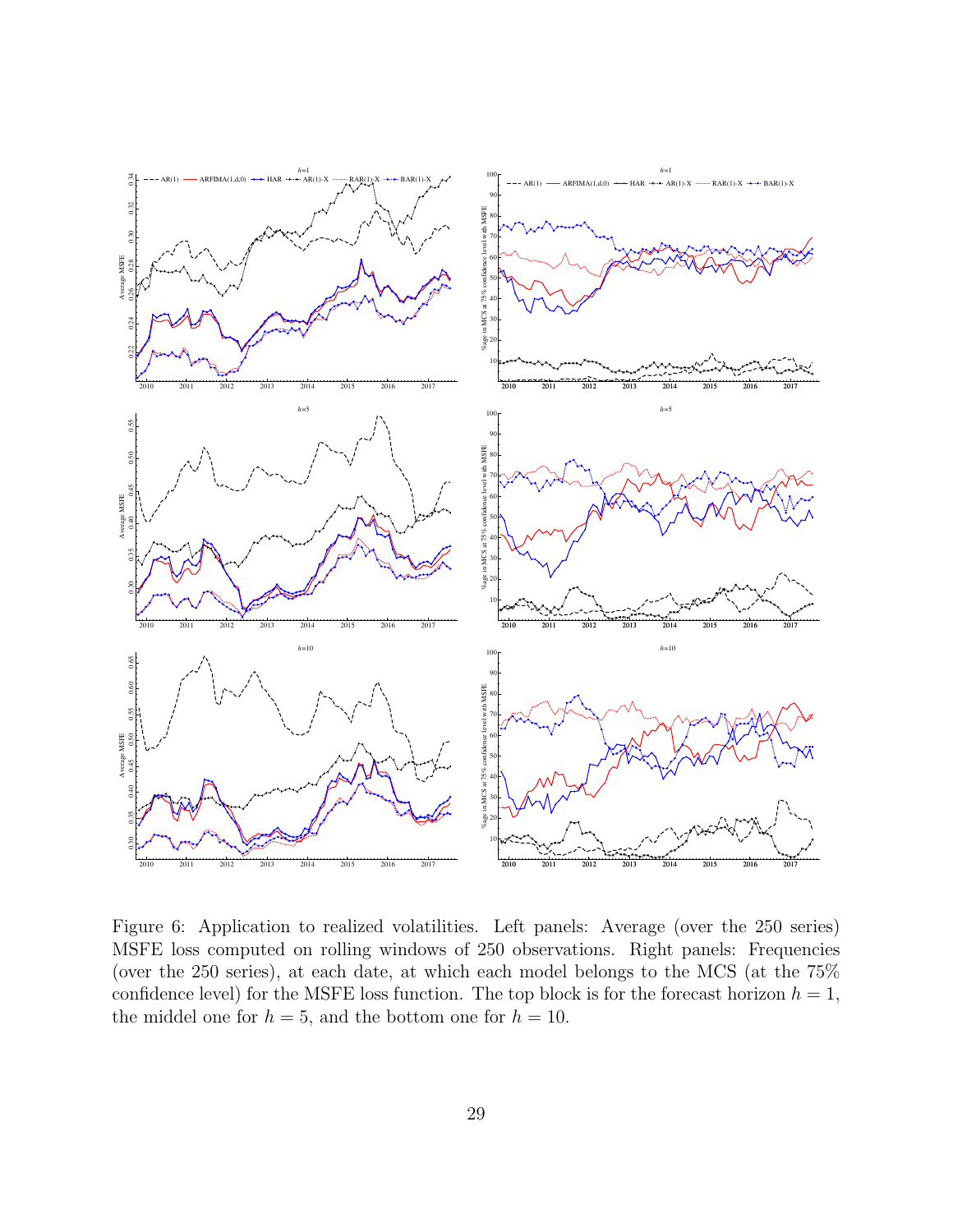

Figure 7: Application to modified river streamflows. Left panels: Average (over the 97 series) MSFE loss computed on rolling windows of 50 observations. Right panels: Frequencies (over the 97 series), at each date, at which each model belongs to the MCS (at the 75% confidence level) for the MSFE loss function. The top block is for the forecast horizon  $h = 1$ , the bottom one for  $h = 5$ .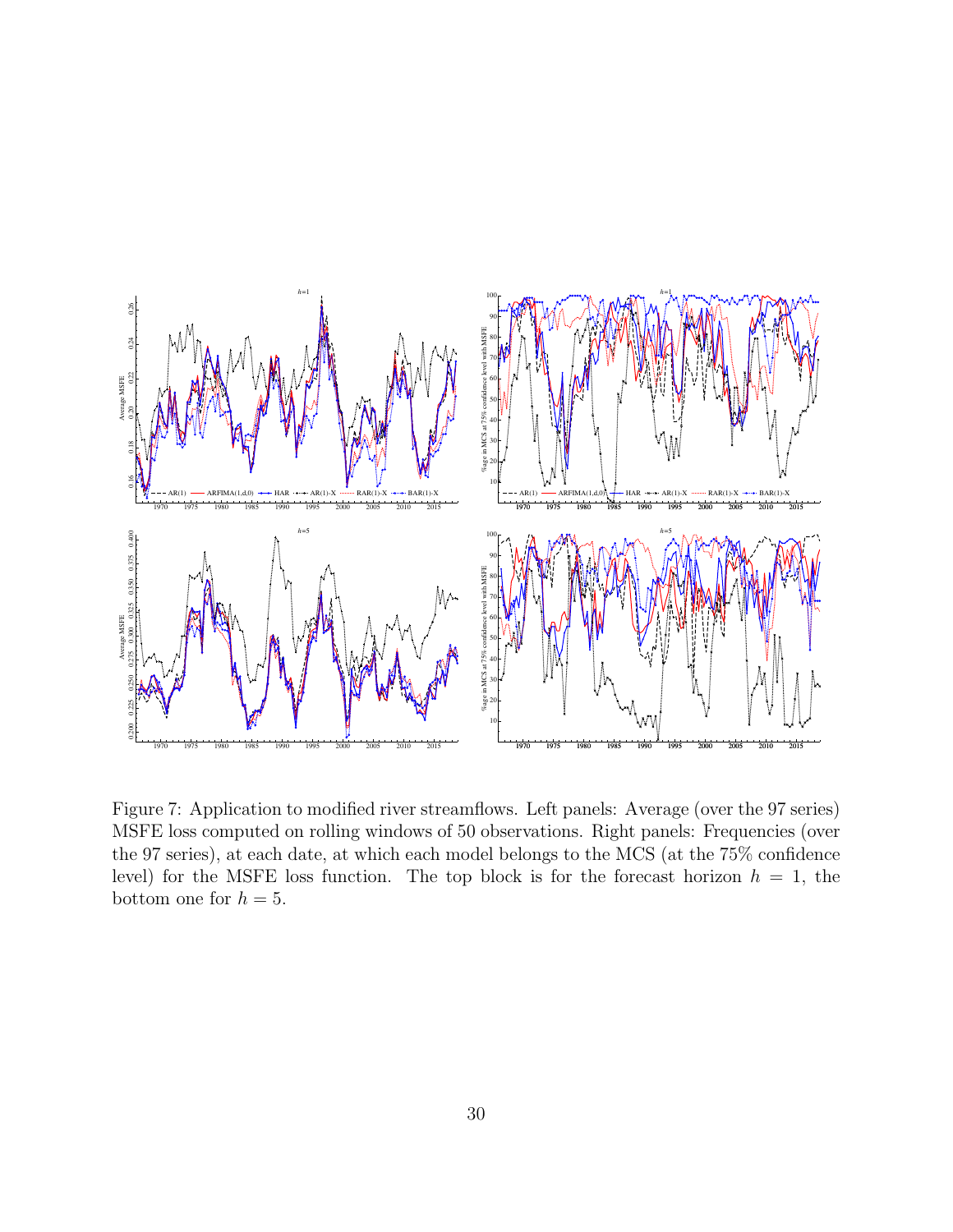## References

- Abadir, K. M. and G. Talmain (2002). Aggregation, persistence and volatility in a macro model. *Review of Economic Studies 69*(4), 749–79.
- Andersen, T., D. Dobrev, and E. Schaumburg (2012). Jump robust volatility estimation using nearest neighbor truncation. Journal of Econometrics  $169(1)$ , 75–93.
- Andersen, T. G., T. Bollerslev, F. X. Diebold, and H. Ebens (2001). The distribution of realized stock return volatility. Journal of financial economics  $61(1)$ , 43–76.
- Anderson, H. M. and F. Vahid (2007). Forecasting the volatility of Australian stock returns: Do common factors help? Journal of Business & Economic Statistics  $25(1)$ , 76–90.
- Baillie, R., T. Bollerslev, and H. Mikkelsen (1996). Fractionally integrated generalized autoregressive conditional heteroskedasticity. Journal of Econometrics 74, 3–30.
- Baillie, R. T. (1996). Long memory processes and fractional integration in econometrics. Journal of Econometrics 73, 5–59.
- Bauwens, L., M. Lubrano, and J.-F. Richard (1999). Bayesian Inference in Dynamic Econometric Models. Oxford University Press.
- Beran, J. (1992). Statistical methods for data with long-range dependence. *Statistical Sci*ence  $7(4)$ , 404-416.
- Breidt, F. J., N. Crato, and P. de Lima (1998). The detection and estimation of long memory in stochastic volatility. Journal of Econometrics 83 (1-2), 325–348.
- Chen, X., L. P. Hansen, and M. Carrasco (2010). Nonlinearity and temporal dependence. Journal of Econometrics  $155(2)$ , 155-169.
- Chevillon, G., A. Hecq, and S. Laurent (2018). Generating univariate fractional integration within a large VAR(1). Journal of Econometrics  $204(1)$ , 54–65.
- Chevillon, G. and D. F. Hendry (2005). Non-parametric direct multi-step estimation for forecasting economic processes. International Journal of Forecasting 21 (2), 201–218.
- Chevillon, G. and S. Mavroeidis (2017). Learning can generate long memory. Journal of Econometrics 198, 1–9.
- Chevillon, G. and S. Mavroeidis (2018). Perpetual learning and apparent long memory. Journal of Economic Dynamics and Control 90, 343–365.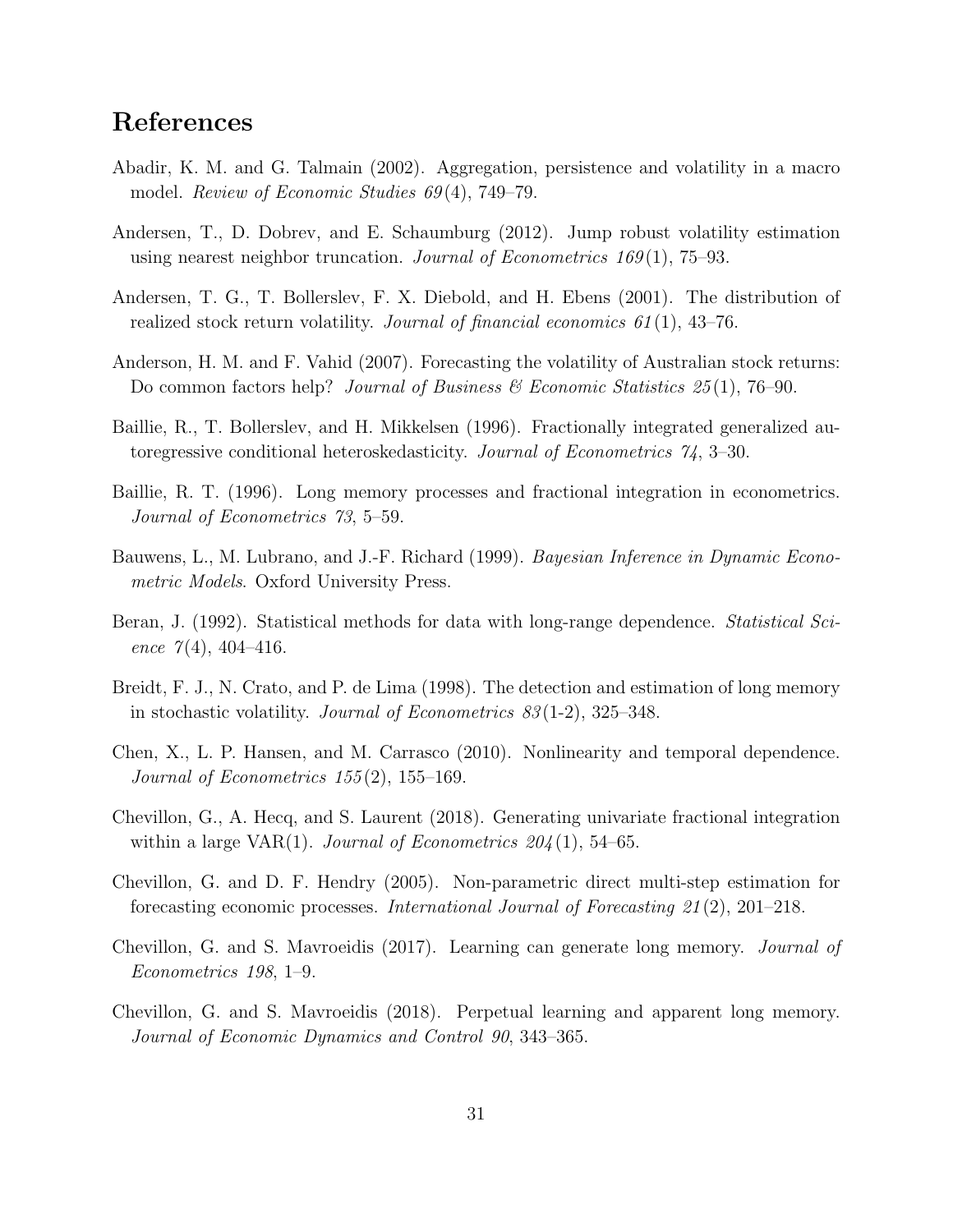- Comte, F. and E. Renault (1998). Long memory in continuous-time stochastic volatility models. *Mathematical Finance 8*, 291–323.
- Corsi, F. (2009). A simple approximate long-memory model of realized volatility. Journal of Financial Econometrics  $7(2)$ , 174–196.
- Cox, D. R. and M. W. H. Townsend (1947). The use of the correlogram in measuring yarn irregularities. Proceedings of the Royal Society of Edinburgh, Section A 63, 290–311.
- Cubadda, G., A. Hecq, and A. Riccardo (2019). Forecasting realized volatility measures with multivariate and univariate models: The case of the us banking sector. In J. Chevallier, S. Goutte, G. D., S. Saglio, and B. Sanhaji (Eds.), Financial Mathematics, Volatility and Covariance Modelling, Volume 2, Chapter 11, pp. 791–897. Routledge.
- Dakhlalla, A., S. Hughes, A. M. E. Pytlak, T. R. Roth, and R. van der Zweep (2020). 2020 level modified streamflow: 1928-2018. Historical streamflow reports, Bonneville Power Administration, Department of Energy.
- Davidson, J. and P. Sibbertsen (2005). Generating schemes for long memory processes: regimes, aggregation and linearity. Journal of Econometrics 128 (2), 253–82.
- Diebold, F. X. and A. Inoue (2001). Long memory and regime switching. *Journal of Econo*metrics  $105(1)$ , 131–159.
- Diebold, F. X. and K. Yılmaz (2009). Measuring financial asset return and volatility spillovers, with application to global equity markets. The Economic Journal 119, 158–171.
- Diebold, F. X. and K. Yılmaz (2014). On the network topology of variance decompositions: Measuring the connectedness of financial firms. Journal of Econometrics 182, 119–134.
- Doan, T., R. Litterman, and C. Sims (1984). Forecasting and conditional projection under realistic prior distributions. Econometric Reviews 3, 1–100.
- Giannone, D., M. Lenza, and G. Primiceri (2019). Priors for the long run. Journal of the American Statistical Association 114, 565–580.
- Giraitis, L., P. M. Robinson, and D. Surgailis (2000). A model for long memory conditional heteroscedasticity. Annals of Applied Probability, 1002–1024.
- Gourieroux, C. and J. Jasiak (2001). Memory and infrequent breaks. *Economics Letters 70*, 29–41.
- Granger, C. W. J. (1966). The typical spectral shape of an economic variable. *Economet*rica 34, 150–161.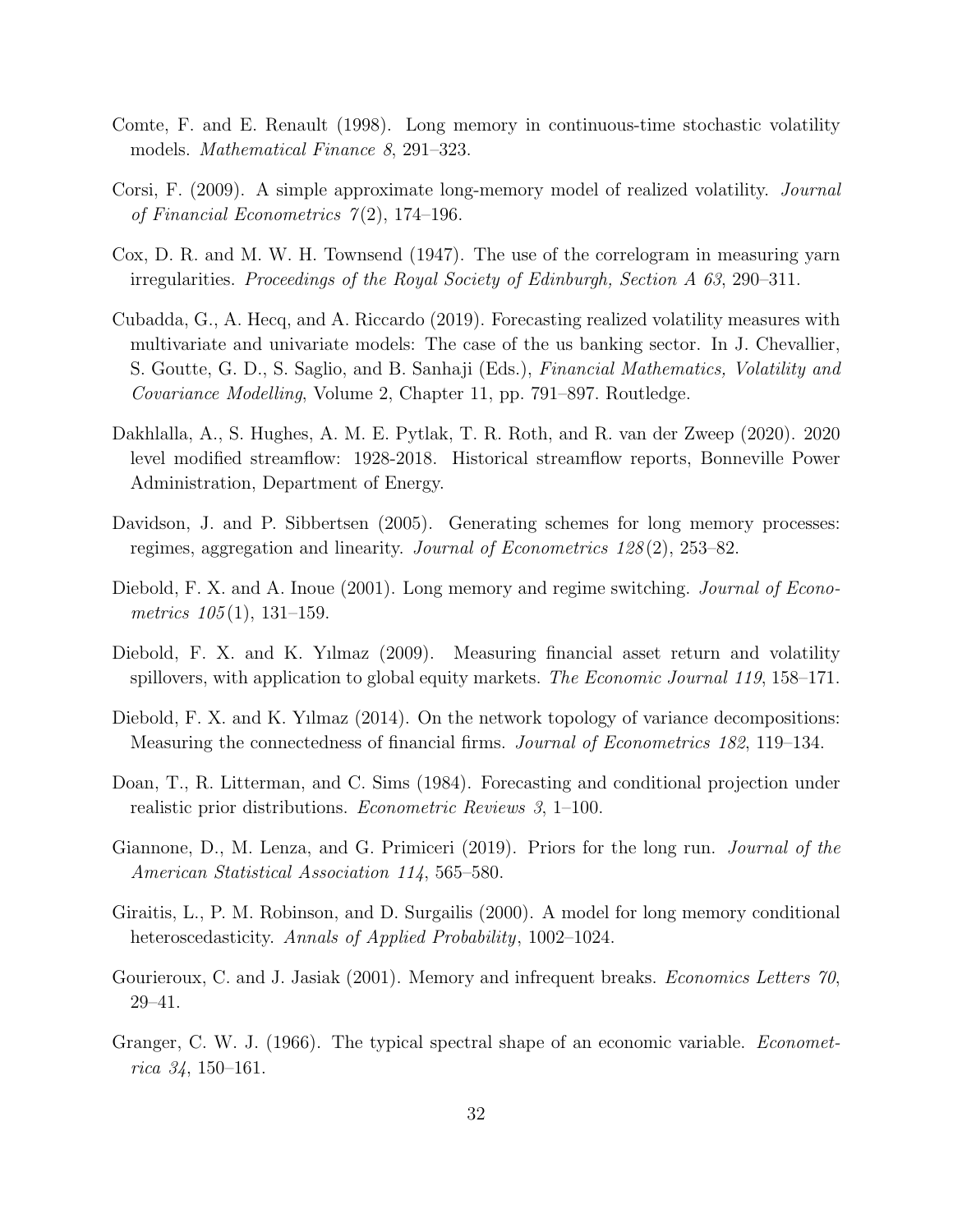- Granger, C. W. J. (1980). Long memory relationships and the aggregation of dynamic models. Journal of Econometrics  $14(2)$ ,  $227-238$ .
- Granger, C. W. J. and R. Joyeux (1980). An introduction to long-memory time series models and fractional differencing. Journal of time series analysis  $1(1)$ , 15–29.
- Haldrup, N. and J. E. Vera Valdés (2017). Long memory, fractional integration, and crosssectional aggregation. Journal of Econometrics  $199(1)$ , 1–11.
- Hansen, P., A. Lunde, and J. Nason (2011). The model confidence set. *Econometrica 79*, 453–497.
- Hualde, J. and M.  $\varnothing$ . Nielsen (2022). Fractional integration and cointegration. In *Oxford* Research Encyclopedia of Economics and Finance, pp. forthcoming. Basingstoke.
- Hurst, H. E. (1951). Long-term storage capacity of reservoirs. Transactions of the American society of civil engineers  $116(1)$ , 770–799.
- Hurvich, C. M., E. Moulines, and P. Soulier (2005). Estimating long memory in volatility. Econometrica 73 (4), 1283–1328.
- Johansen, S. and M. Ø. Nielsen (2012). Likelihood inference for a fractionally cointegrated vector autoregressive model. *Econometrica*  $80(6)$ , 2667–2732.
- Karlsson, S. (2013). Forecasting with Bayesian vector autoregressions. In G. Elliot and A. Timmermann (Eds.), Handbook of Economic Forecasting, Volume 2, Chapter 15, pp. 791–897. Elsevier.
- Leipus, R. and D. Surgailis (2003). Random coefficient autoregression, regime switching and long memory. Advances in Applied Probability 35(3), 737–754.
- Lieberman, O. and P. C. Phillips (2008). Refined inference on long memory in realized volatility. *Econometric reviews 27*(1-3), 254–267.
- Marmol, F. and C. Velasco (2004). Consistent testing of cointegrating relationships. *Econo*metrica 72 (6), 1809–1844.
- Miller, J. I. and J. Y. Park (2010). Nonlinearity, nonstationarity, and thick tails: How they interact to generate persistence in memory. Journal of Econometrics  $155(1)$ ,  $83-89$ .
- Montanari, A., R. Rosso, and M. S. Taqqu (1997). Fractionally differenced arima models applied to hydrologic time series: Identification, estimation, and simulation. Water resources research  $33(5)$ , 1035–1044.